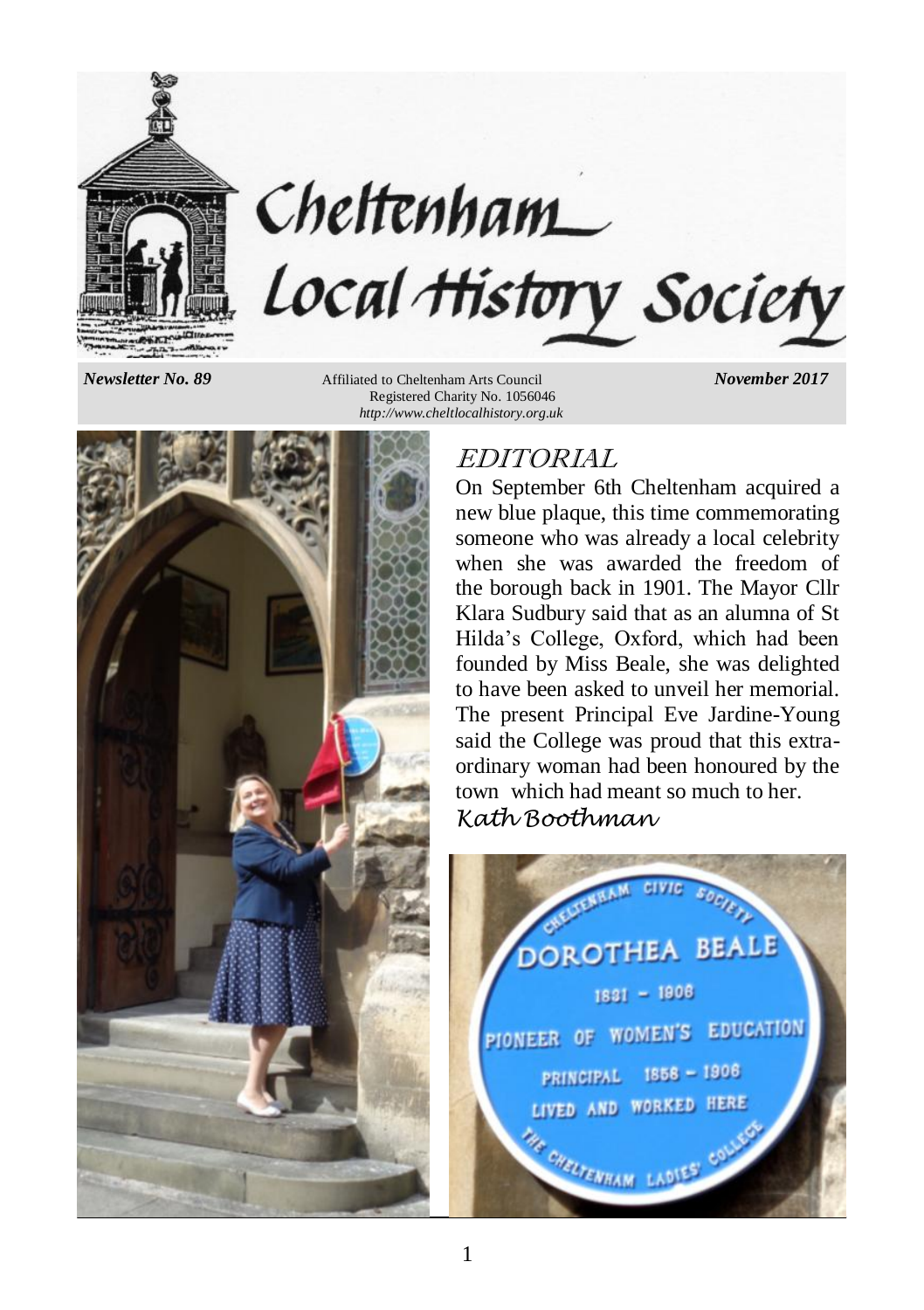For CONTENTS please see page 23.

# EVENING LECTURE PROGRAMME 2017-18

Meetings start at 7.30 pm in the Council Chamber, Municipal Offices, Promenade Visitors pay £2.

*Tuesday 12th December:*

#### **David Aldred—Cleeve Hill, the Cotswold Health Resort**

For hundreds of years Cleeve Hill provided valuable common land for the inhabitants of Bishop's Cleeve and Southam. Then in the last decade of the nineteenth century it rapidly developed as the Cotswold Health Resort, when Cheltenham people and money moved out of town to create a playground and an affluent outer suburb which still holds its attraction as a place to visit and live. Most of this development took place in the two decades before the Great War. This talk will chart many of these changes and show how they created the landscape we see today .

#### *Tuesday 23rd January 2018:*

#### **Research and Display Evening**

Our annual social evening gives members a chance to meet informally and to show the results of their researches. As usual refreshments will be served and there will be a raffle. Sue Robbins would like to hear as soon as possible from any member who is willing to provide a display, large or small, of their research findings and/or source materials. Please contact Sue on 01242 233439 or e-mail robbins114@btinternet.com

#### *Tuesday 20th February 2018:*

### **David J H Smith—The Fifth Earl of Berkeley and Mary Cole (1784-1811): a Regency Scandal**

The fifth earl of Berkeley goes down in the history of the family as the 'wicked earl'. By his will of 1810 he disinherited his legitimate sons, leaving his fortune to his favourite but illegitimate eldest son William. As a result the title and estate were separated for over a century and his actions contributed to the extinction of the title. This all came about because of his liaison with Mary Cole, a Gloucester butcher's daughter, whom he met when he was over forty and she was in her late teens. But was she a naive ingénue or a cynical gold digger? Come to the talk and find out.

*Tuesday 6th March 2018 at 10.00 am for 10.30 am:*

(Note venue: St Luke's Hall, St Luke's Place)

**Ray Wilson—The Quarries and Tramroads of Leckhampton Hill**

Come and learn the origin of the celebrated landmark above Cheltenham known as the Devil's Chimney. This fully illustrated talk by Dr Ray Wilson will reveal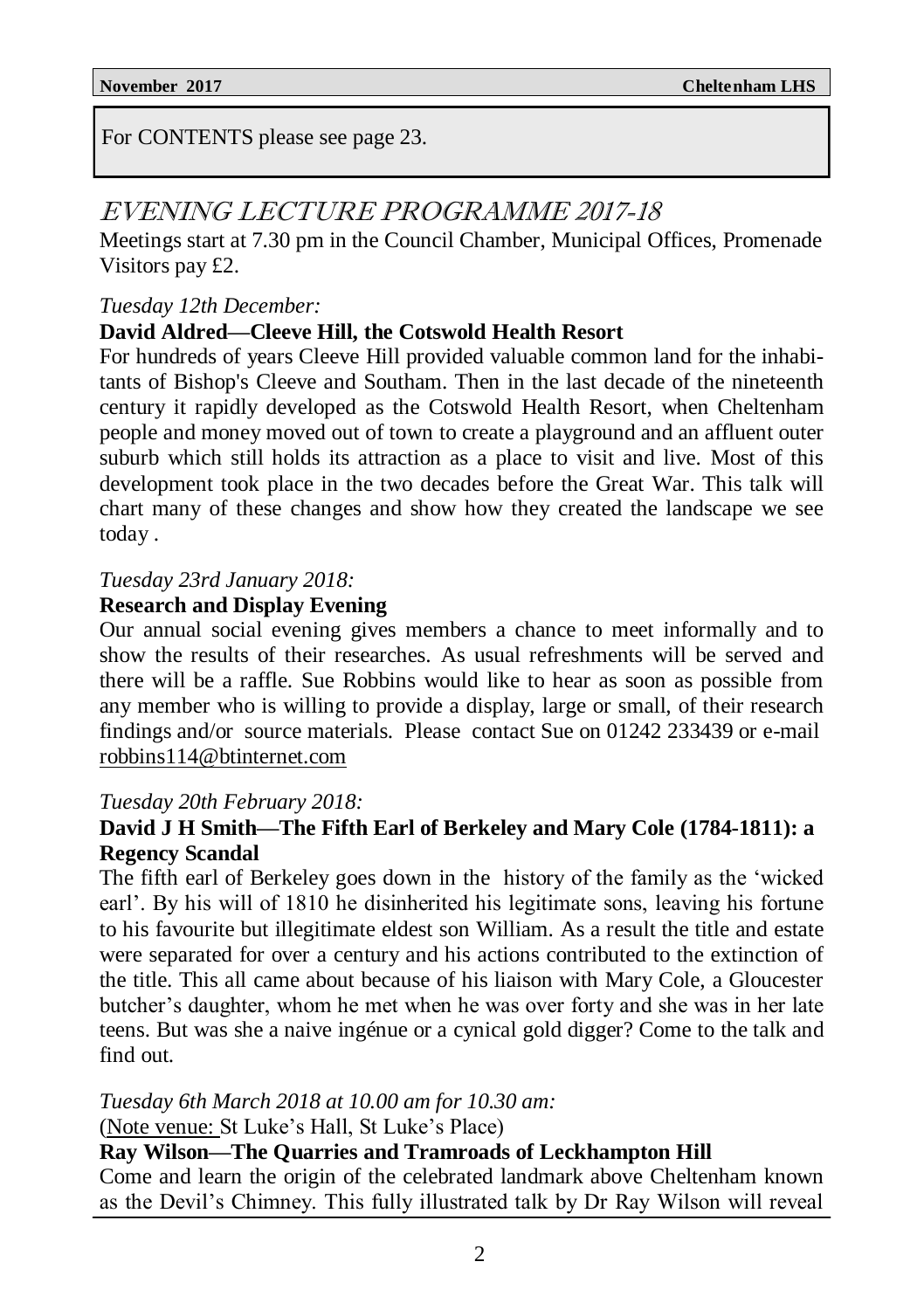this as part of the story of the quarries on Leckhampton Hill and the tramroads that served them. In the 1920s, four 70 foot high steel lime kilns were built on the hill served by a standard gauge incline railway. Today it is possible to see the substantial remains of this unsuccessful venture. The talk will also include the story of the 'riots' in the early 20th century.

#### *Tuesday 20th March 2018:*

#### **Barry Simon—The History of Swindon Village**

Barry Simon is Chairman of the Swindon Village Society. As well as being the 'Nimbys' for that area the Society's members have also undertaken research into the area's one thousand years of history. In particular they have produced seven books of local history which record the memories of those who grew up around Swindon Village and have lived in the area over the past ninety years. In turn this knowledge has proved useful in averting or redirecting a number of unwelcome developments. This talk will cover the thousand year history and also note how such knowledge can be turned to local advantage.

# *Tuesday 3rd April 2018 at 10.00 am for 10.30 am:*

#### (Note venue: St Luke's Hall, St Luke's Place)

#### **Carrie Howse—Rural District Nursing in Gloucestershire, 1880-1925**

Few people have heard of Elizabeth Malleson (1828-1916), founder of the Rural Nursing Association, or realise the importance of Gloucestershire as the place where her national system of rural district nursing began. This talk describes the development of district nursing in rural Gloucestershire from the 1880s, when Elizabeth Malleson moved to the area from London. The establishment of her local charity and its expansion into a national scheme is traced to its affiliation and eventual amalgamation with Queen Victoria's Jubilee Institute for Nurses, the organisation from which today's system of district nursing has evolved. The subsequent progress of the work in Gloucestershire is then followed through the lives of and relationships between three tiers of local society: the middle and upper class ladies who devoted years of their lives to the administration and management of the rural district nursing system, entirely on a voluntary basis; the specially trained nurses who delivered the care; and the poor patients who benefited from it.

#### *Tuesday 17th April 2018:*

#### **Alex Craven and Beth Hartland—VCH Cheltenham**

Alex and Beth have both been involved in the preparation of Cheltenham's own volume in the Victoria County History series for the past few years, working on different time periods: Medieval in Beth's case and Early Modern in Alex's. They will talk about the process of making the book: the archives they visited, the documents they used, the problems that cropped up, the interesting stuff that had to be left out. They will also be very willing to answer any questions about these materials or about the book itself.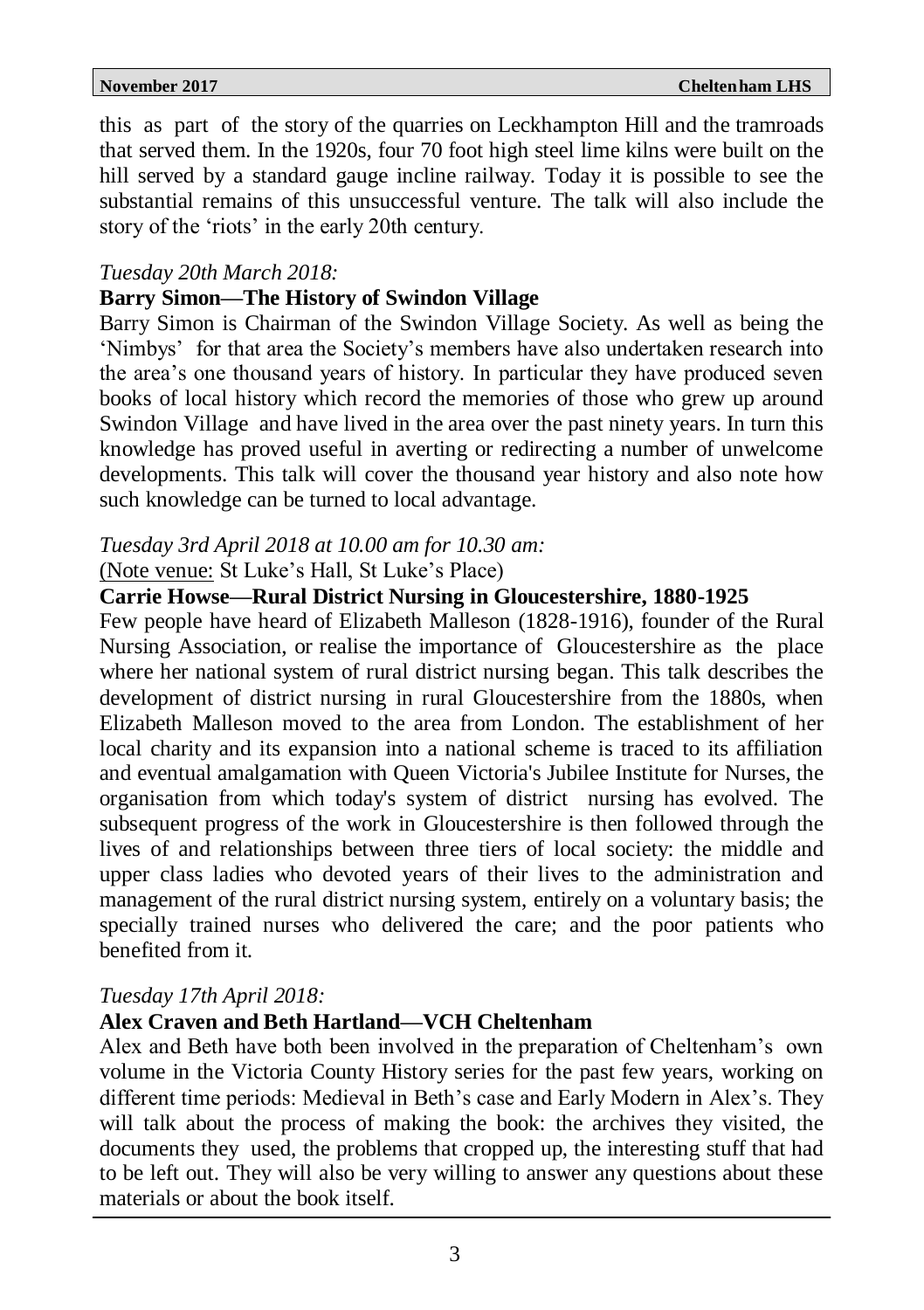## *Tuesday 22nd May 2018:* **AGM** followed by

### **Alan Pilbeam—A Week's Holiday in the Forest of Dean in 1880**

In 1880 John Bellows the Gloucester printer and antiquary published 'A Week's Holiday in the Forest of Dean'. It was the first pocket guide to the Forest and together with the newly opened railway introduced visitors to the Forest. He describes the places he visited, his means of travel, the people he met and the wildlife he observed on his walks. He was a sensitive and sympathetic observer and in this talk Alan revisits the places and the scenery and comments on what remains from those early days.

# FOR YOUR DIARY

# **Prestbury Local History Society**

www.prestburyhistory.com

Meetings are held at Prestbury Women's Institute Hall (corner of Bouncers Lane/ Prestbury Road), starting at 7.30 pm unless otherwise stated. Guests pay £2.

*Monday 28th November:*

## **John Simpson and Steven Blake—Pittville**

## **Leckhampton Local History Society**

www.llhs.org.uk

Meetings are normally held at Glebe Cottages, Church Road, Leckhampton (next to the churchyard), at 7.30 pm. Admission £2 for visitors.

*Wednesday 20th December:*

**John Putley—Pilgrims and Pilgrimage in Gloucestershire** *Wednesday 17th January 2018:* **Angela Panrucker—The Story of Sudeley Castle**

*Wednesday 21st February 2018:*

**25th Birthday Celebrations—A look back on 25 years in Leckhampton's Local History Association**

*Wednesday 21st March 2018:*

**Sarah Parker—The Life and Legacy of Dr Edward Jenner (1749-1823)**



# **Charlton Kings Local History Society**

www.charltonkings.org.uk

All meetings are held at the Baptist Church, Church Street, starting at 7.30 pm.

*Tuesday 28th November:*

## **Angela Panrucker—Quaint and Quirky Gloucestershire**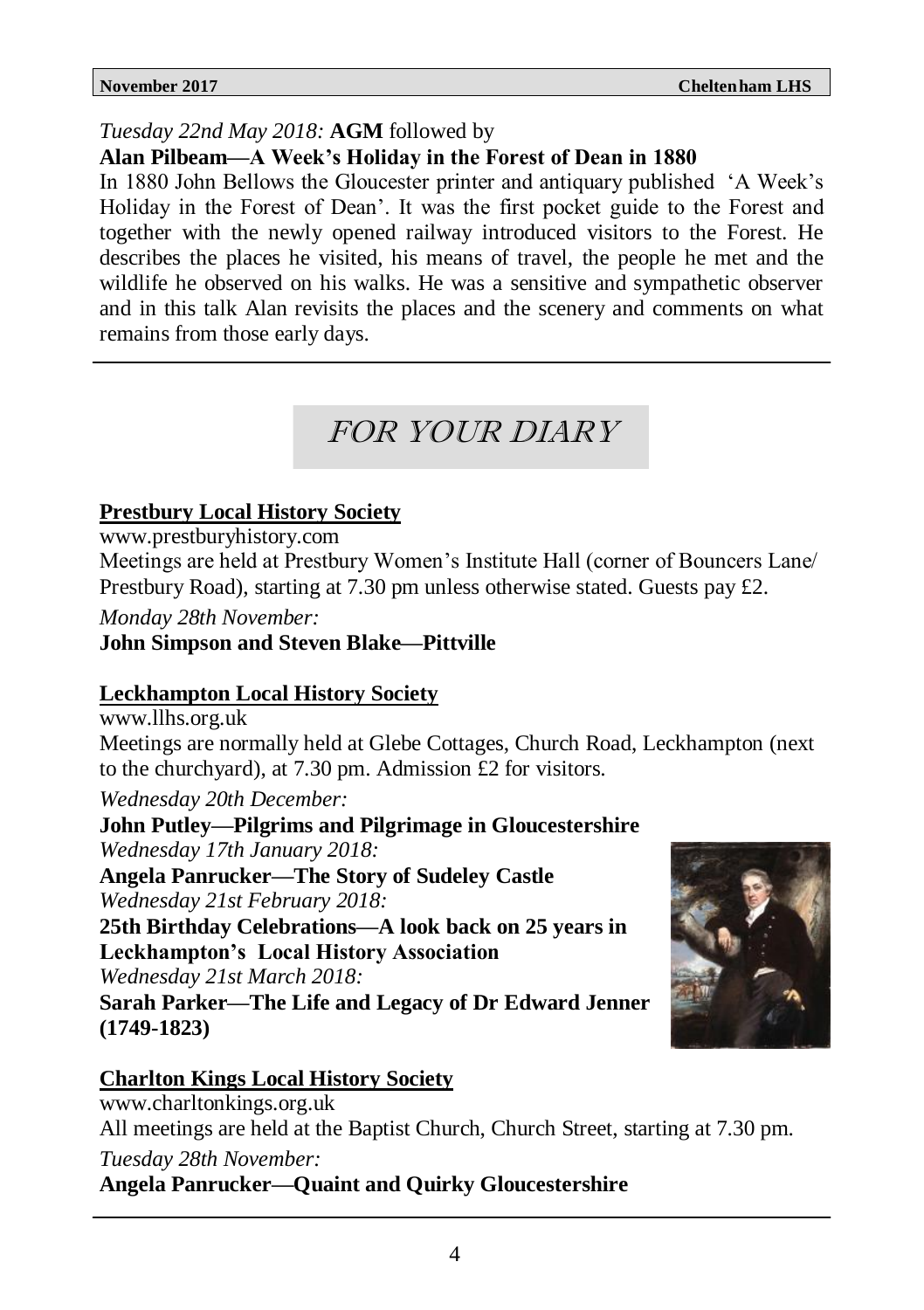# *Tuesday 23rd January 2018:*

**Steven Blake—Who built Pittville? Speculators, Builders, Colonels and Ladies of Independent Means**

# **Gotherington Local History Society**

Meetings are held in Gotherington Village Hall, starting at 8.00 pm. Visitors are welcome, £2 per meeting.

*Tuesday 28th November:*

**Tony Conder— 'Do You Remember Adlestrop?'**

*Wednesday 13th December:*

**Simon Pickard—The Gloucestershire Waites**

*Tuesday 23rd January 2018:*

# **Dr Simon Draper—Anglo-Saxon Boundaries**

*Tuesday 27th February 2018:*

# **Amber Patrick—The Brewing Industry in Gloucestershire**

# **Historical Association**

Meetings normally begin at 7.30 pm and visitors pay £3. Cheltenham meetings take place in the Teaching Block, University of Gloucestershire Park Campus, and Gloucester meetings at the Oxstalls Campus.

*Monday 11th December in Cheltenham:*

**Dr Steven Mastoris, National Museum of Wales—The History of the Christmas Card**

*Monday 15th January 2018 in Gloucester:*

**Professor Charles Insley, University of Manchester— Aethelfled, Queen of Mercia**

*Monday 12th February 2018 in Gloucester:*

**Dr Mari Takayanagi, Senior Archivist, Parliamentary Archives—Parliament and the Suffragettes** *Monday 19th March 2018 in Cheltenham:*

**Peter Hennnessy (Lord Hennessy of Nympsfield), Queen Mary University of London—Writing the History of Our Own Times**



# *Exhibition*

# **Holst Birthplace Museum**

*July 1st—December 20th*:

## **Gustav's Gramophone**

The Holst family gramophone is on display. Come and hear some vintage sounds in this special exhibition!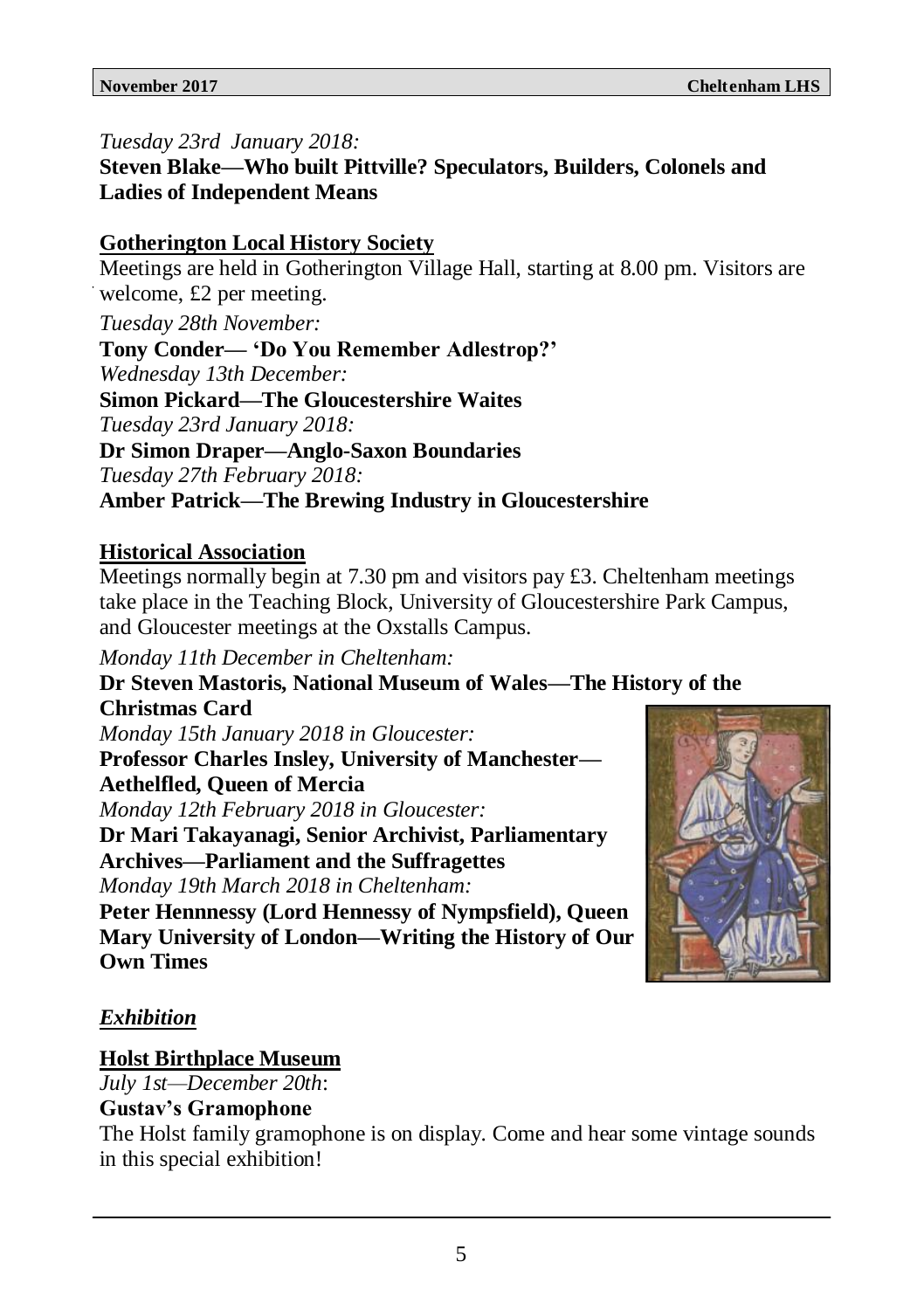# **THE PATERSON MEMORIAL LECTURE Wednesday 6th December 2017 at 7.30 pm in Pittville Pump Room**

# **TRISTRAM HUNT**

# **A Museum for the Future What lies in store for our museums and galleries?**

Tristram Hunt is the former shadow Secretary of State for Education and the recently appointed director of the Victoria and Albert Museum. From 2001 to 2010 he was a Senior Lecturer in History at Queen Mary University of London. He is a Fellow of the Royal Historical Society, a member of the Council of the Royal College of Art and an enthusiastic campaigner for arts education.

*Tickets £12 (including a glass of wine)*

A Cheltenham Civic Society event in collaboration with Friends of the Wilson

# NEW PUBLICATION—special offer

# **CHELTENHAM BEFORE THE SPA**

by Beth Hartland and Alex Craven



The familiar image of Cheltenham as a large and prosperous former spa town, world-famous because of its Georgian and Regency architecture, its festivals and educational establishments, masks an earlier history. Although numerous descriptions of the town have been published, most say little about the centuries before the 1740s, when it began to develop into a fashionable resort. This is the fullest account ever attempted to chronicle those centuries, from the late Saxon period until the 18th century.

**To take advantage of the pre-publication 25% Discount Offer, fill in the accompanying flyer and return it to any Committee member or email your interest to either James Hodsdon [jj49@btinternet.com](mailto:jj49@btinternet.com) or Sally Self [journal.clhs@btinternet.com](mailto:journal.clhs@btinternet.com)**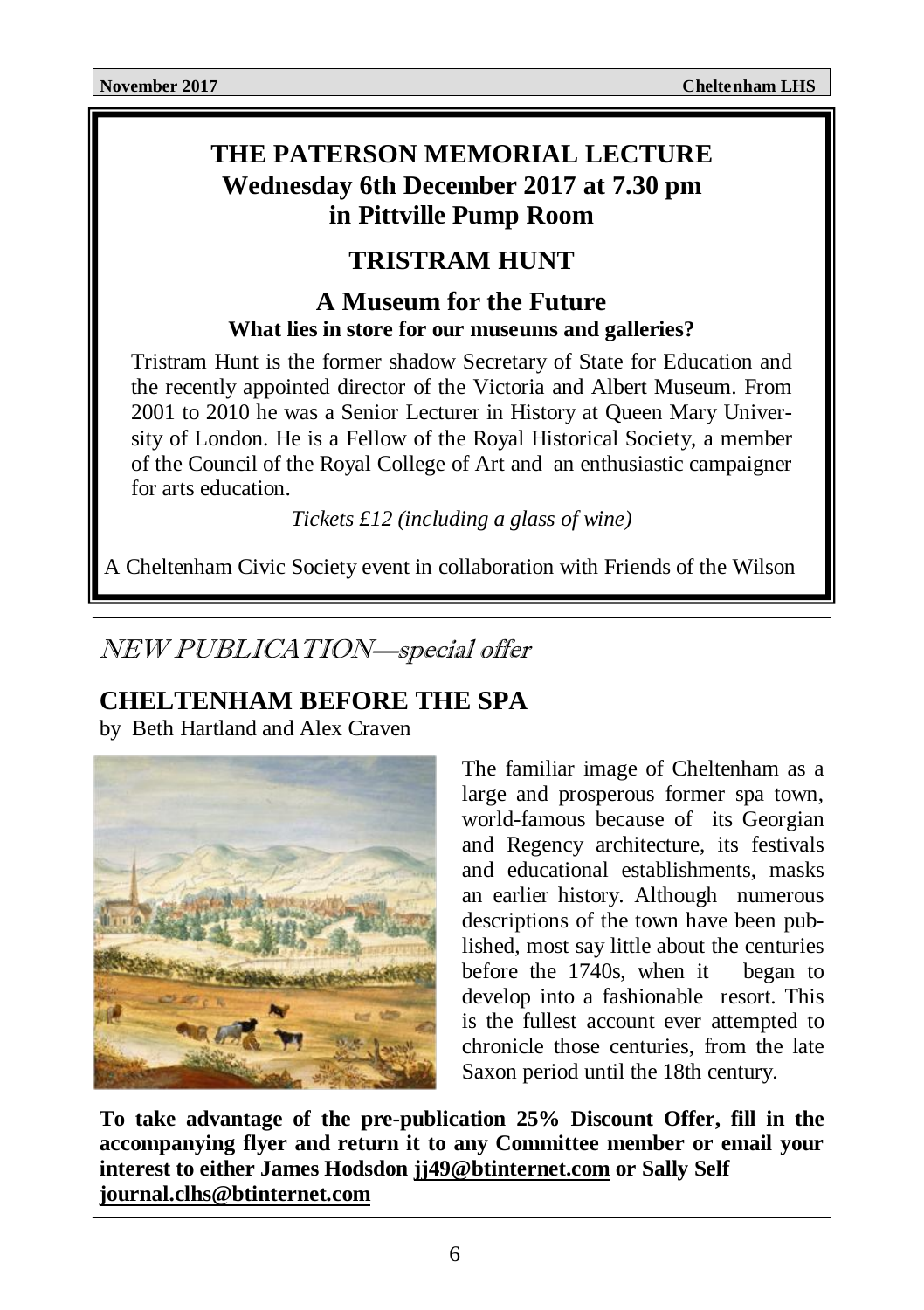#### REVIEWS

# Autumn lectures September - October 2017

This year's lecture season began on 19th September with a an illustrated talk by **Julie Sargent** on **The History of Sandford Lido.** Julie said that bathing, first in spas such as Bath and then in the sea, when sea-bathing became popular in the

19th century, had long been valued as a healthy activity. Open-air pools in inland towns had proliferated by 1950, yet by 2006 there were very few left. Cheltenham's lido was built on a 4½ acre site sold to the Council by Cheltenham College in 1926, and it opened in 1935 looking much as it does now, though the café was not built until the following year. Julie played a recording of a speech made at the opening ceremony and showed a photograph of the mayor's wife switching on the aerator that powered the fountain. One of Sandford Lido's very special features was that all the original engineering installations, long modernised at most lidos, still survive today. She showed an aerial view of the



Ground plan of Sandford Lido

site in 1938, the year the children's pool was opened. The lido stayed open in World War II and was used by American troops, some of whom were living in bell tents in the car park. As happened in many towns, the opening of a municipal indoor pool made the lido less popular in later years, and in 1982 it was threatened with closure for the first time. A public outcry saved it, but in 1994 a survey revealed that the ground under both pools was subsiding. Again there was an outcry against closure, and in 1996 a charitable trust was formed to take over operational control, armed with a 25-year lease and a grant to set it on its feet. Strenuous fund-raising efforts followed. Since 1996 two million pounds have been spent, including a grant of £382,500 from the Heritage Lottery Fund, and much work has been done, always with the emphasis on restoring things as they were. During the refurbishment of the main pool in 2006-7 piles were put in to support the bottom of the pool and at the same time it was made slightly deeper and longer so that it is now a full Olympic-size pool, the only such outdoor pool in the country. It re-opened on 15th August 2007. It featured in the Pre-Games Training Camp Guide for the 2102 Olympics and was used as a training pool by the Malawian team. Now the Gloucester Rugby Club uses the lido for pre-season fitness training, there are many season ticket holders and all kinds of events and competitions are held to keep it financially viable and above all to encourage people to come. Julie showed a sad picture of the derelict Twickenham lido; too many lidos have gone, she commented, but they were built to improve the nation's health and are still very much needed in that role today.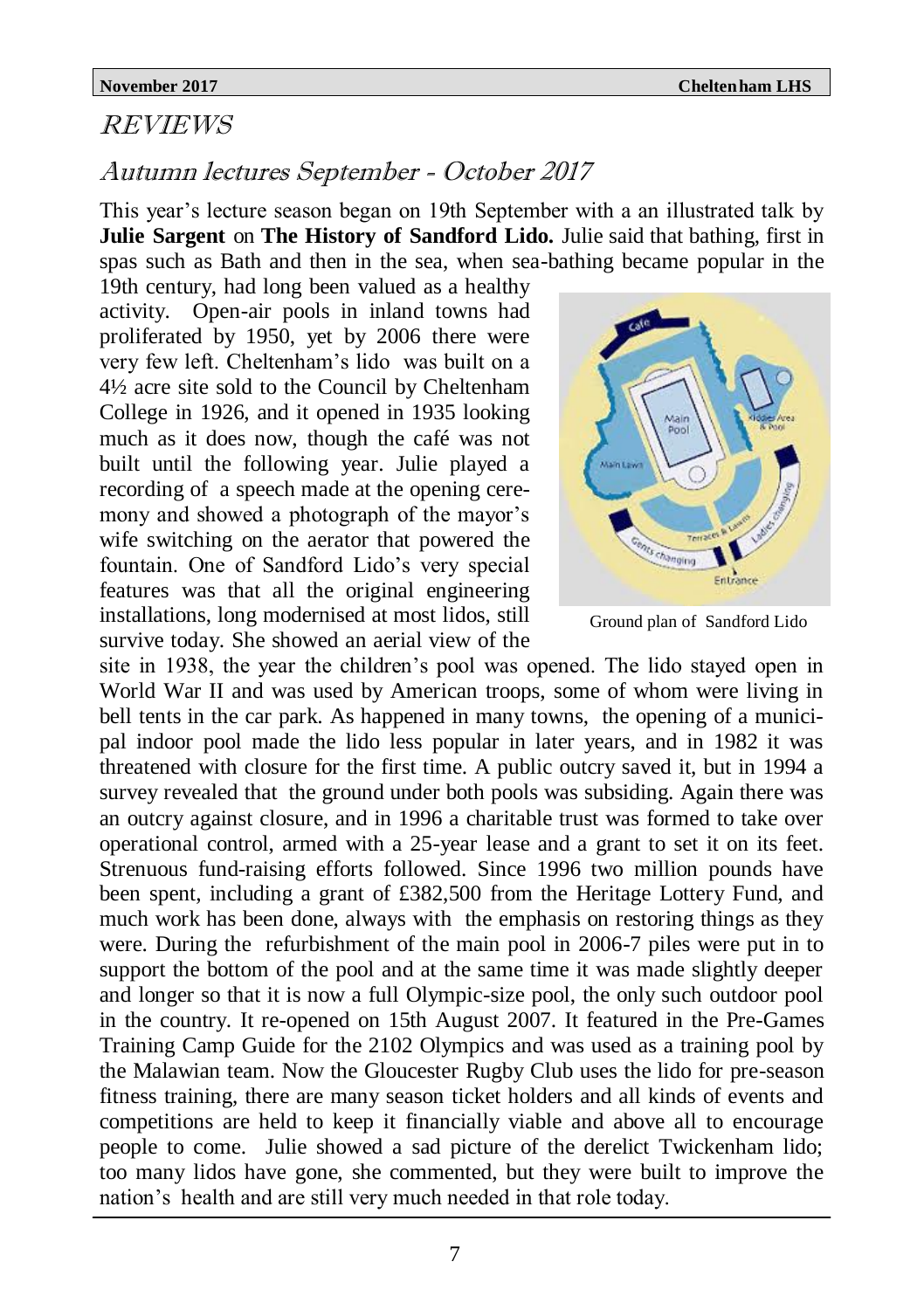On 3rd October at St Luke's **Dave Walton** took the theme **Gimson and the Barnsleys.** It was the story of Ernest Gimson, son of a Midlands iron founder, and the brothers Ernest and Sidney Barnsley, from a Birmingham family of builders, who all became disciples of William Morris and leading lights in the Arts and Crafts movement. Gimson, born in 1864, was articled to an architect on leaving school and first met William Morris when Morris gave a lecture to the Leicester Secular Society. In 1885 Gimson went to work in London for the architect John Dando Sedding, whose office was next door to the showrooms of Morris & Co. There he developed an interest in craft techniques and came very much under Morris's influence. He also met the Barnsley brothers, born in 1863 and 1865, who had attended art school in Birmingham and, like him, trained as architects. Gimson and Sidney Barnsley helped to found a company employing craftsmen to make furniture in Bloomsbury, but it failed and in 1893 they moved to the country, possibly choosing Gloucestershire to be near William Morris at Kelmscott. Ernest Barnsley soon joined them and they all settled at Pinbury Park, near

Sapperton, which they leased from Lord Bathurst for £75 a year. There they made solid handcrafted furniture for sale and for their own use out of local woods, using no mechanical tools except a circular saw. Among their most popular designs were ladderback chairs. Gimson's main talent was as a designer, but the other two were expert craftsmen. In 1900 with Lord Bathurst's agreement they all moved to Daneway House, where they restored the



Daneway workshop, showing one of the distinctive ladderback chairs

14th century manor house as an exhibition centre for their work and built houses for themselves, of which Dave showed pictures. Sidney Barnsley preferred to work alone while Gimson and Ernest Barnsley were partners and employed craftsmen, notably the Dutch cabinet-maker Peter Waals who joined them in 1901. They also took architectural commissions, and in 1903 Ernest Barnsley left the partnership to work as an architect. Gimson, helped by Sidney's daughter Lucy, designed more finely detailed furniture in later years and set up a local smith, Alfred Bucknall, to make brass handles and other metal items for him. He also trained local boys as woodworkers. Gimson died in 1919 but the business continued under Peter Waals, who established a new workshop in Chalford and employed many of Gimson's craftsmen, Norman Jewson among them. Jewson. married Sidney's daughter Mary and later restored Owlpen Manor, and was also involved in the building and furnishing of Rodmarton Manor, the great project the Barnsley brothers worked on for over 20 years until they both died around 1926. Gimson and the Barnsleys had effectively made the Cotswolds a centre for the Arts and Crafts movement in their lifetime, and there is still a thriving Guild of Gloucestershire Craftsmen today. Dave encouraged his audience to pay a visit to the Wilson, where he leads regular Arts and Crafts tours.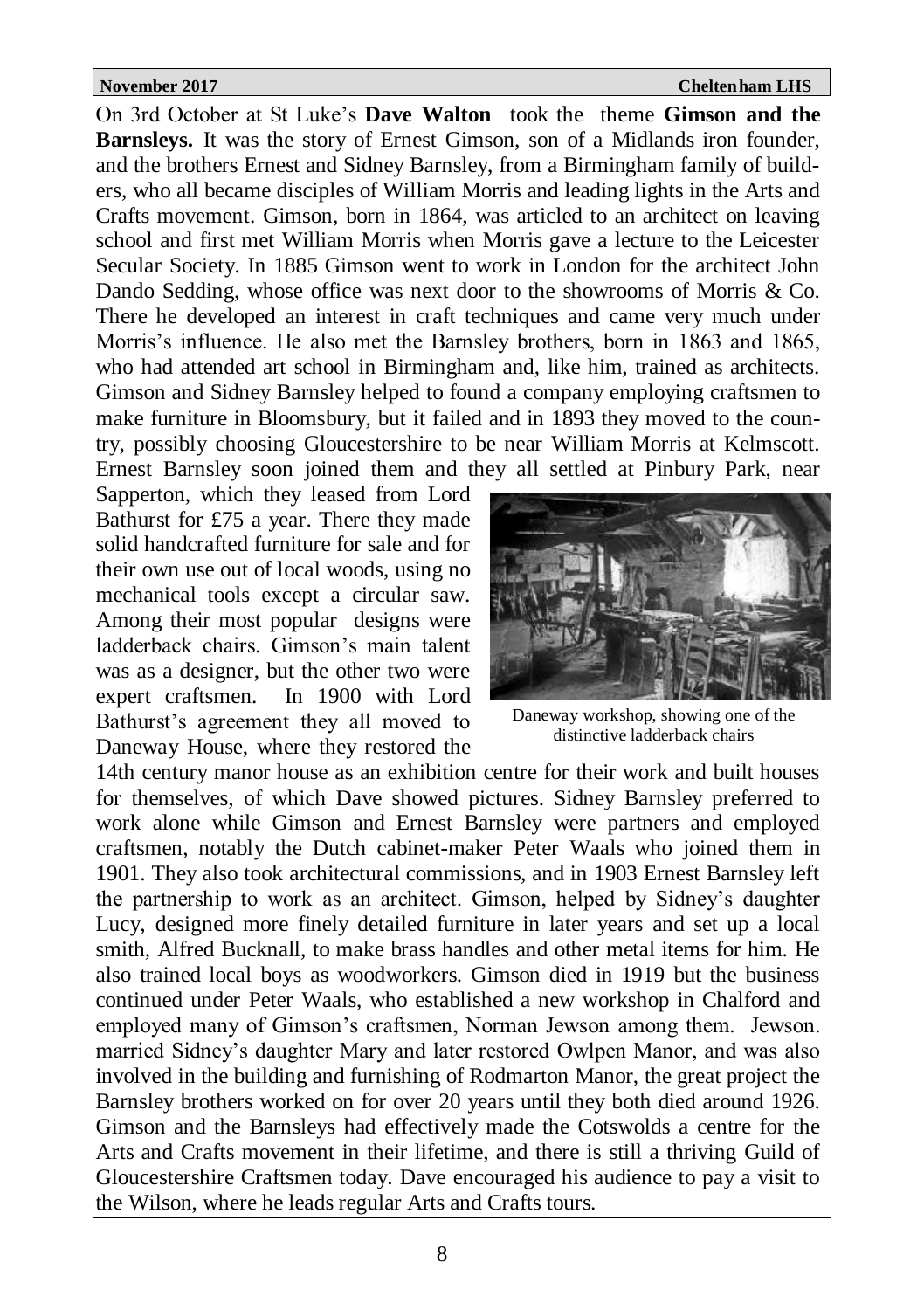**Angela Applegate's** subject on 17th October was **Music, Friendship and the Cotswold Hills: A Life of Gustav Holst.** Angela said the three things mentioned



in her title were what Holst himself had said were important to him. Despite his foreign-sounding original name, Gustavus Theodore von Holst, he was born here in 1874 in the house that is now the Holst Birthplace Museum and christened at All Saints, where his father was organist. The family was very musical. Gustav's great-grandfather Matthias Holst taught the harp in St Petersburg. His grandfather Gustavus, also a harpist and composer, moved to London and then to Cheltenham. His son Adolph married the singer Clara Cox Lediard, but she died when their two sons, Gustav and Emil, were only 8 and 6. Adolph remarried and had two more sons. Gustav

showed musical talent from the start, learning to play the violin, piano and trombone. His health was never good: besides asthma and poor eyesight he suffered from neuritis, which particularly affected his right arm. On leaving Pate's grammar school at 17 he obtained his first paid job as organist and choirmaster at Wyck Rissington on the extraordinarily meagre salary of £4 a year. In 1892 he produced an operetta, *Lansdown Castle,* which was well received in Cheltenham. His father then paid his expenses for a year at the Royal College of Music while Gustav lived very frugally, even sometimes walking home to Cheltenham from London. (He always loved walking.) In 1895 he won a scholarship, which allowed him to stay at the College, and also began a lifelong friendship with Ralph Vaughan Williams. Attending lectures at William Morris's socialist club in Hammersmith, he was invited to conduct the Hammersmith Socialist Choir, where he met his future wife Emily. In 1898 he joined the Carl Rosa Opera Company as coach and first trombonist. By 1901 he was earning enough to marry Emily; Angela showed a picture of them, both smiling, on their honeymoon in Berlin. They settled in Shepherd's Bush where in 1907 their only child Imogen was born. Gustav became a school music teacher, notably at Morley College and St Paul's Girls' School, composing in his spare time He was very successful and well liked as a teacher but, although he worked extremely hard, success in his other work was slow to arrive. He had a very wide range of musical interests from madrigals to Indian music. In 1914—his poor health exempted him from military service in the war— he began composing The Planets, a highly original suite partly inspired by his interest in astrology. Its first complete performance in 1920 made him famous overnight, but he disliked publicity. In 1923 he was concussed by a fall from a podium and subsequently had a nervous breakdown. After a year he continued working until an ulcer, unsuccessfully operated on, led to his death in 1934. Thus ended the life of a fine local man who left the town and the world a splendid legacy. Finally Angela described the museum, urging us to support it, and drew attention to the 'Gustav Holst Way' walking route, opened in 2011.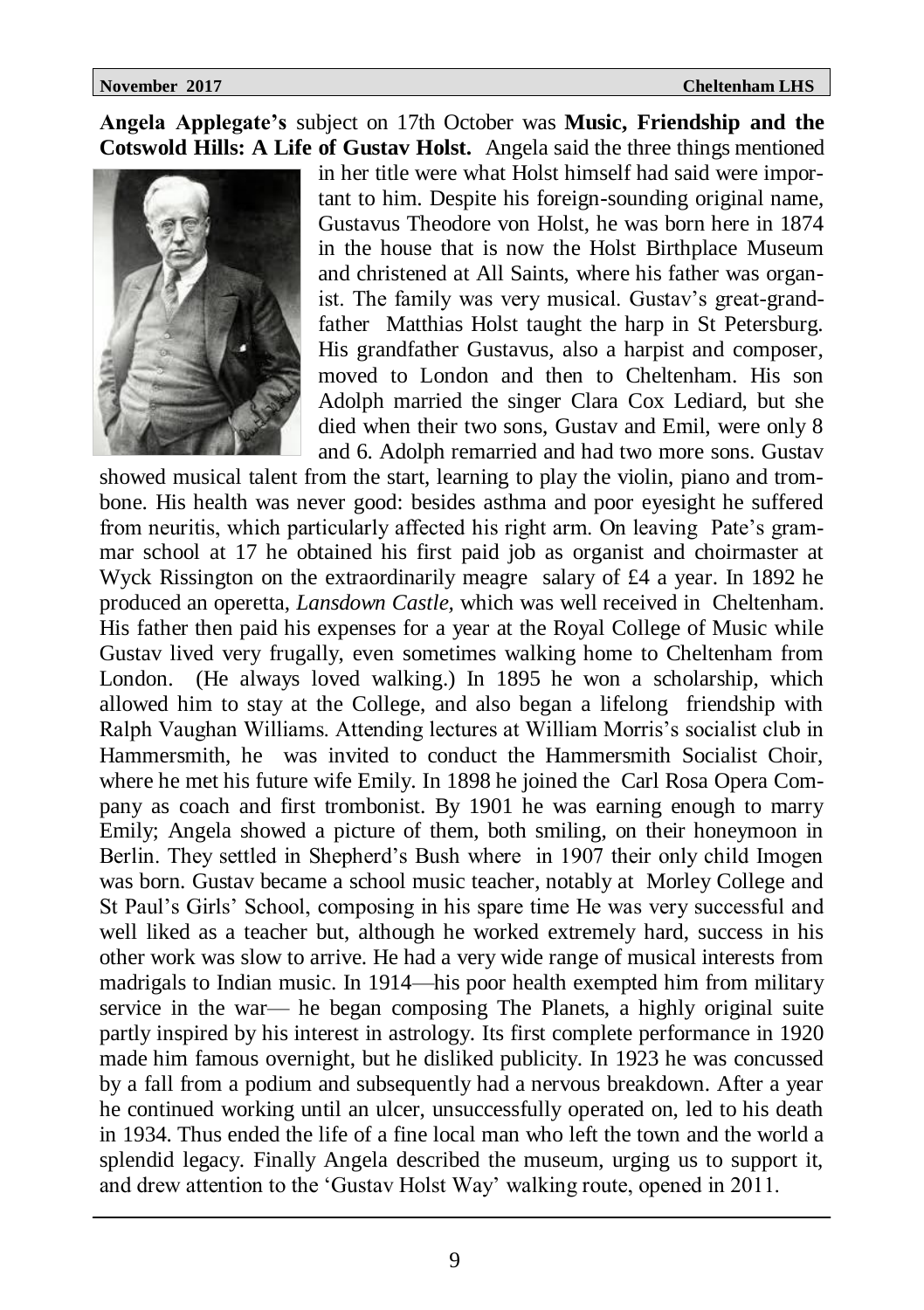# FEATURE

# **ROBERT BRUCE FOOTE (1834 – 1912)**

The name of Robert Bruce Foote rings few bells in Britain today, not even in his birthplace of Cheltenham. He does not feature in the *Oxford Dictionary of National Biography*, though he is mentioned in the Encyclopaedia Britannica and wikipedia. In India, however, where he spent his entire working life, he is

remembered and revered as the 'Father of Indian Pre-history'. There he had been a pioneer of studies in geology, archaeology, ethnography and related subjects, as well as being a skilled artist. He served in the Geological Survey of India for 33 years, during which time he travelled on horseback all over the sub-continent, discovering prehistoric artefacts in over 4,000 sites as well as mineral resources and painstakingly recording his findings.



Robert Bruce Foote

He was born on 22 September 1834 at

No 10 Promenade Terrace (today No 117 The Promenade). There is also a record of a baptism in that year in Cripplegate, London. He was the fifth child of Dr William Henry Foote, who had formerly been a Surgeon in the 17th Regiment of Foot and later the 67th, serving in India until 1826 but retiring on half-pay through illness. Dr Foote, his wife Sophia and their family had evidently been living in Cheltenham since at least 1831. A few months after Robert's birth the family had moved to Aberystwyth, where his father died.



CLIFFS OF MAGNETIC IRON, ON THE GODAMULLAY Drawing by Robert Bruce Foote

Robert Bruce Foote married his first wife Elizabeth Anne Percival in Madras (today Chennai) in 1862 and they had three children. Sadly, Elizabeth died in 1870, and back in England he married secondly Eliza Melissa Wells, whose mother had been born and married in Charlton Kings. All nine of Robert's children appear to have been born in India. The eldest son, Henry Bruce Foote, entered Cheltenham College in September 1877 when Robert's address was given as Madras. Robert died at

Calcutta in 1912 and is buried at Holy Trinity Church in the Yercaud hill station, near Salem, Tamil Nadu, along with his second wife.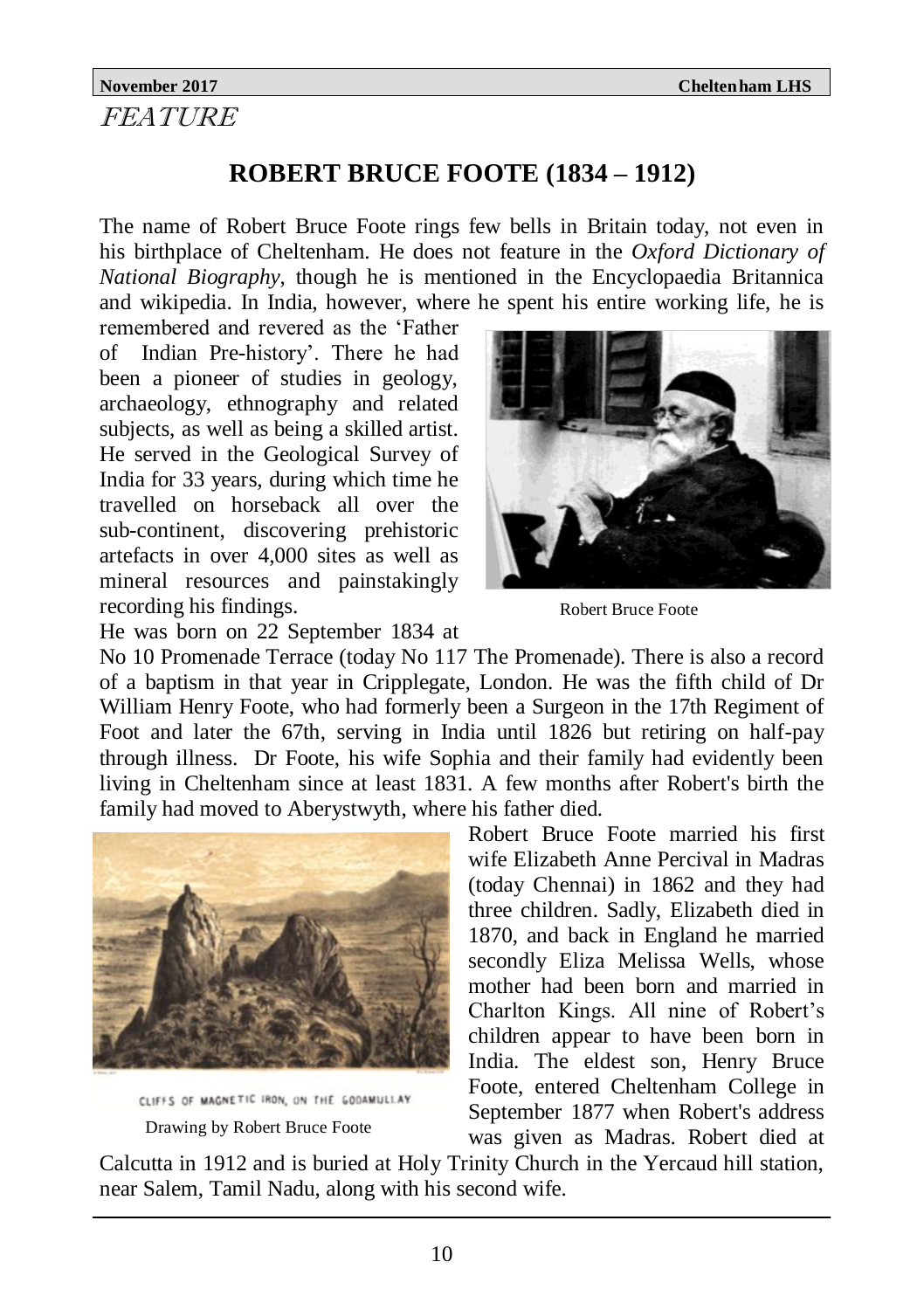The Indian film-maker Ramesh Yanthra has taken up Robert Bruce Foote's cause and is preparing a documentary about his achievements. A trailer can be found at [https://vimeo.com/202627726 .](https://vimeo.com/202627726) He has persuaded me to contribute videos of relevant scenes in Cheltenham together with commentary. I am grateful to Ramesh Yanthra and Sue Rowbotham for much of the above information and also the website [www.myheritage.com](http://www.myheritage.com/) . There are still gaps to be filled, however, such as Foote's schooling and further education (he isn't listed among the Oxford or Cambridge Alumni, but how did he acquire his understanding of geology?)

# *Eric Miller*

*Illustrations courtesy of the Geological Survey of India*

# Summer events and visits, July - September 2017

#### **Visit to the Jet Age Museum, Staverton, Thursday 17th August**

Arriving at the museum at 2.00 pm we were divided into groups to be shown round the site. Our first guide Trevor, one of the volunteers (the museum is a volunteer-run trust, he explained) took us outside to climb into a BEA Trident and watch a video about the 'Autoland' landing system developed by Smiths Indus-

tries in the 1960s. The Trident was the first British-built plane to have such a system. Back in the main hall we learned about the career of the engineer Frank Whittle, whose pioneering work on gas turbines in the 1930s led to the invention of the jet engine. We saw a model of the Gloster E28/39, Britain's first turbojet aircraft, and a Meteor, the first British jet fighter, which was the only Allied jet to see action in World War II. Many of the exhibits in the museum tell the story of



The Gloster Gamecock

the Gloster Aircraft Company, which began in 1917 by taking over H H Martyn's aircraft business at Sunningend and in later years became part of Hawker Siddeley Aircraft. Among the aircraft on display are the Javelin, the first British fighter with built-in radar, and by contrast the Gloster Gamecock, the last wooden fighter, built by H H Martyn for de Havilland in World War I. Various restoration projects are ongoing, as our guide explained, including a Hawker Typhoon cockpit and a Horsa wooden glider. Finally we were taken outside again to climb into the cockpit section of a 1960s Avro Vulcan, where we sat in the pilots' and navigators' seats while we learned all about it. We then had time to look round the museum again before ending the visit with tea in the cafeteria. It had been most interesting (even for the non-technically-minded), and the stories told to us by the enthusiastic and knowledgeable guides had added much to our enjoyment.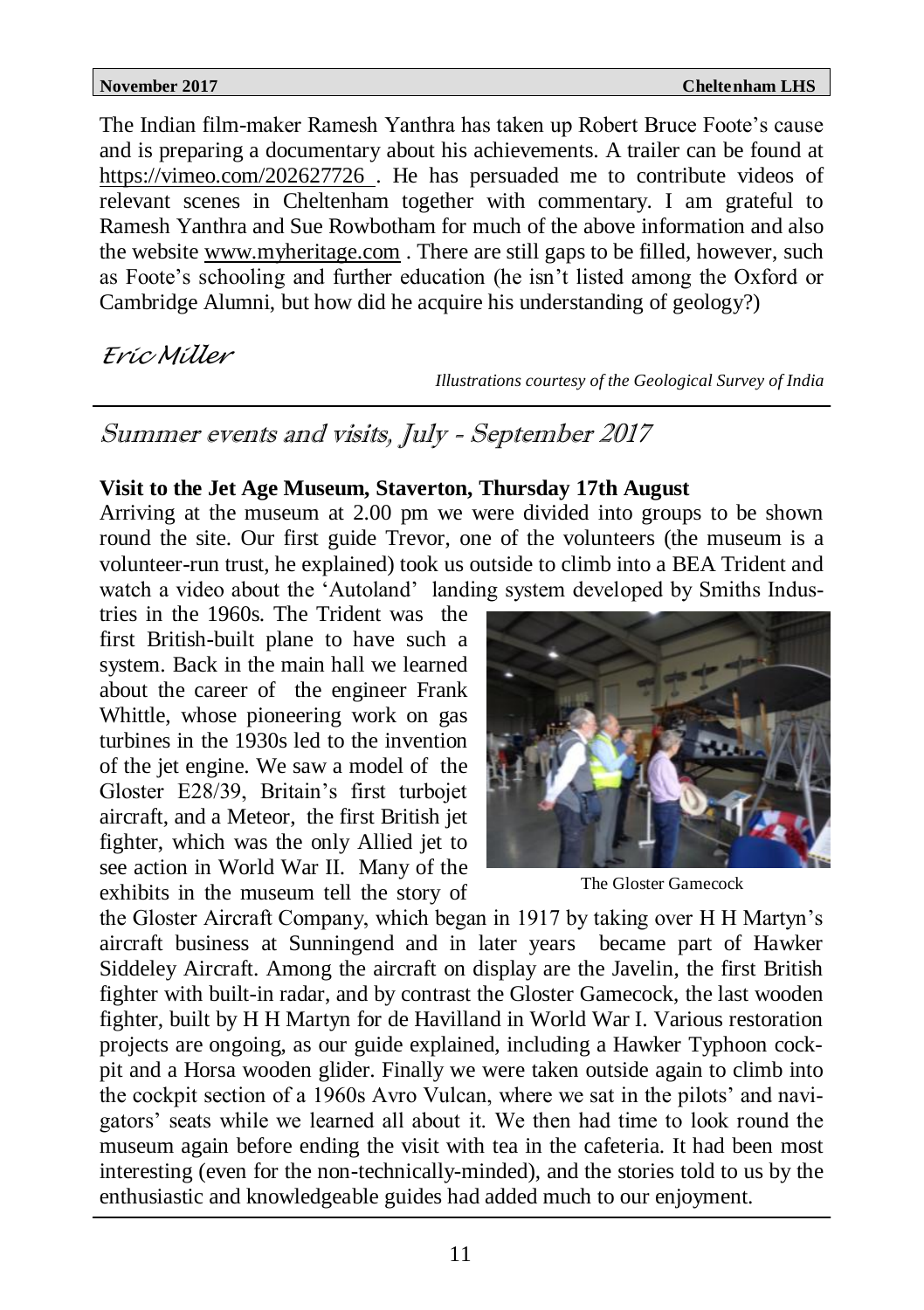**Montpellier Fiesta, Saturday July 1st**



This annual summer festival held in Montpellier Gardens seems to grow more elaborate and more popular year by year, and again this time we were lucky with the weather. There were as usual very many charity stalls as well as people selling crafts and gift wares, and our stall, made a little more conspicuous this time by strings of bunting with our name on (made by Maggie Winterburn) attracted a good share of interest from the large crowds of visitors. Books and

publications sold made a total of £134.50. The Fiesta also brought us 3 new members. The Society wishes to thank all those who helped on the day.

#### **Visit to Malvern and Madresfield Court, Wednesday 12th July**

Leaving Cheltenham by coach as usual at 9.30 am on a day which started dull but turned out pleasantly fine, we arrived in Great Malvern about an hour later and had coffee at the Scene Café in the very much modernised town theatre before setting out in two groups for a walking tour led by local Civic Society guides.

Our guide said that there were 100 natural springs in the Malvern Hills. The town had been put on the map as a spa in the 1850s by two doctors, Dr Wilson and Dr Gully, who believed that water cures, as offered at spas abroad, coupled with exercise and plain food, would be better for their patients than the often harmful medical treatments then in use. Dr Wilson built the first purpose-built spa, called

The Establishment. Many people came, and before long assembly rooms (now the theatre) and a concert hall were opened to provide entertainment for the visitors. Jenny Lind and Elgar both lived and worked here for a time, and Shaw put on plays. Between 1800 and 1900 the population grew from about 800 to 16,000. Walking uphill we came to Park View, the grand house where Dr Wilson practised. Opposite was the Priory, dating from 1085, originally part of a Benedictine foundation,



The view from Rose Bank Gardens, Malvern

which has medieval windows second only to those of York Minster. In 1545 it was bought for £20 by the townspeople to save it from being appropriated by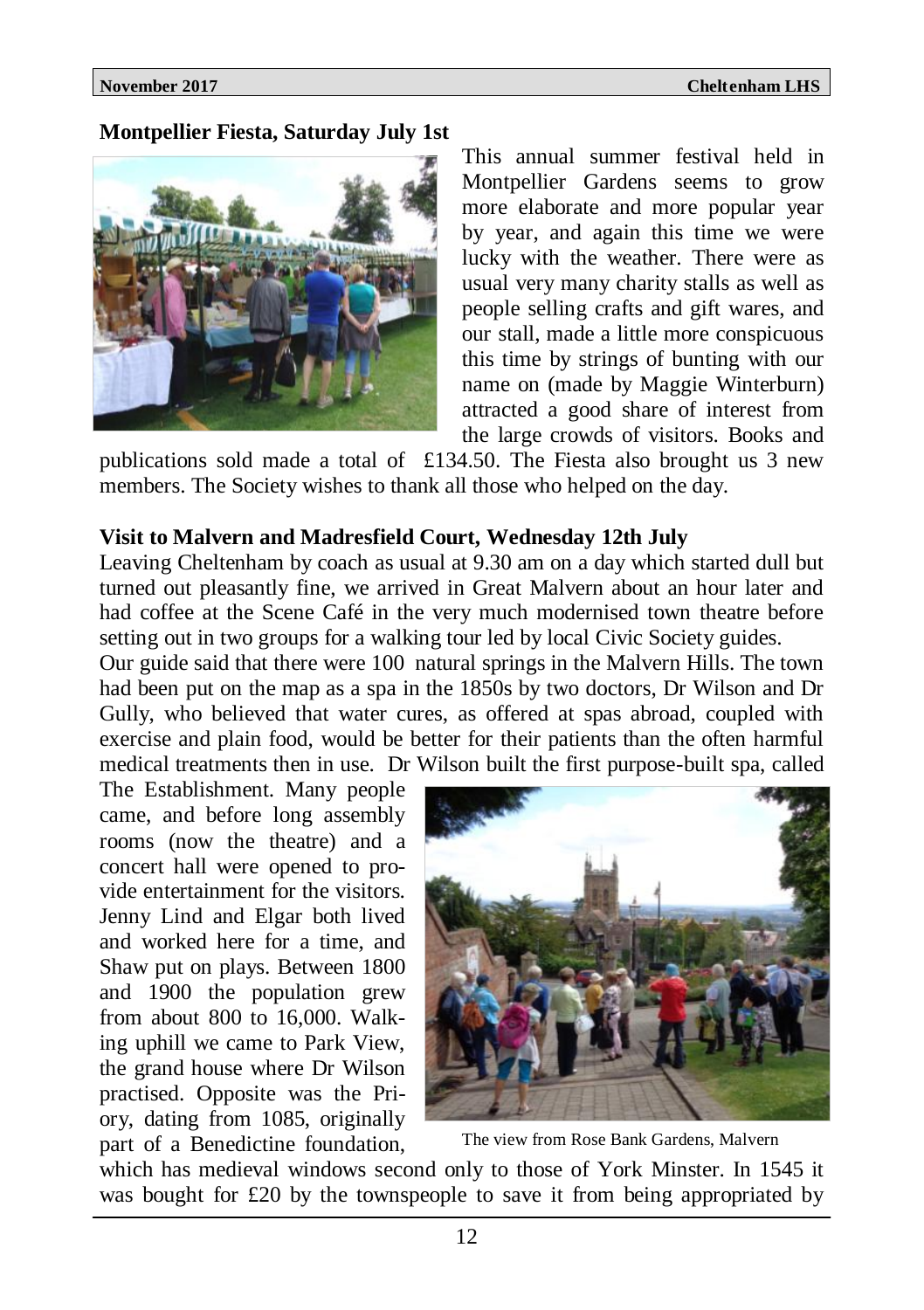Henry VIII's commissioners. Further uphill we stopped at the 15th century former priory gatehouse, now a museum, and passing under the arch came to a statue of Elgar and a drinking fountain where we could sample the Malvern water. From the Rose Bank Gardens near the top of the hill we admired a fine view over the town. There had once been a bottling plant up here run by Schweppes, who took the Malvern water to the Great Exhibition in 1851. Returning downhill we passed The Tudors, where Dr Gully practised from 1842 to 1872. Darwin brought his consumptive daughter Annie here for treatment but she died, aged 10, and is buried in the Priory churchyard. A long flight of steps brought us to a large park behind the theatre where our walk had begun.

We then had lunch in Malvern and drove on to Madresfield Court, the moated home of the Lygon family. After a brief look at the large and beautiful gardens we listened to a short talk. The house, we heard, is nearly 1000 years old and

has never been sold. Founded as a simple hall house by Walter de Bracy, a Lygon ancestor, around the year 1100, it was much enlarged in Tudor and Victorian times. The Lygons, always prosperous, became Earls of Beauchamp in the 18th century. Our guide Kay then took



us across the moat and through a lobby to a panelled and richly furnished entrance hall, noting that this part of the house was largely the work of the 19th century 6th earl. We next saw the library, where the 7th earl had commissioned C R Ashbee to do the interior décor in Arts and Crafts style. The elaborately painted interior of the chapel was a wedding present to the 7th earl from his wife Lettice in 1902 and had taken 23 years to complete. We then climbed into a long gallery, originally Tudor but much altered in the 1850s, where Evelyn Waugh, friend of the 8th earl's brother Hugh, wrote his novel *Black Mischief.* The fine furniture in this room and elsewhere and the displays of such things as china, weapons and carvings showed that the Lygons were, as Kay said, great collectors. On the walls everywhere were family portraits. The most memorable of the remaining rooms was the vast staircase hall, two stories high with three glazed domes and a unique glass balustrade, which had been built to accommodate a huge marble fireplace, an engagement gift to the 7th earl. At the end of this entertaining and instructive tour we had a welcome cup of tea and boarded the coach to drive home. It had been another good day out with CLHS.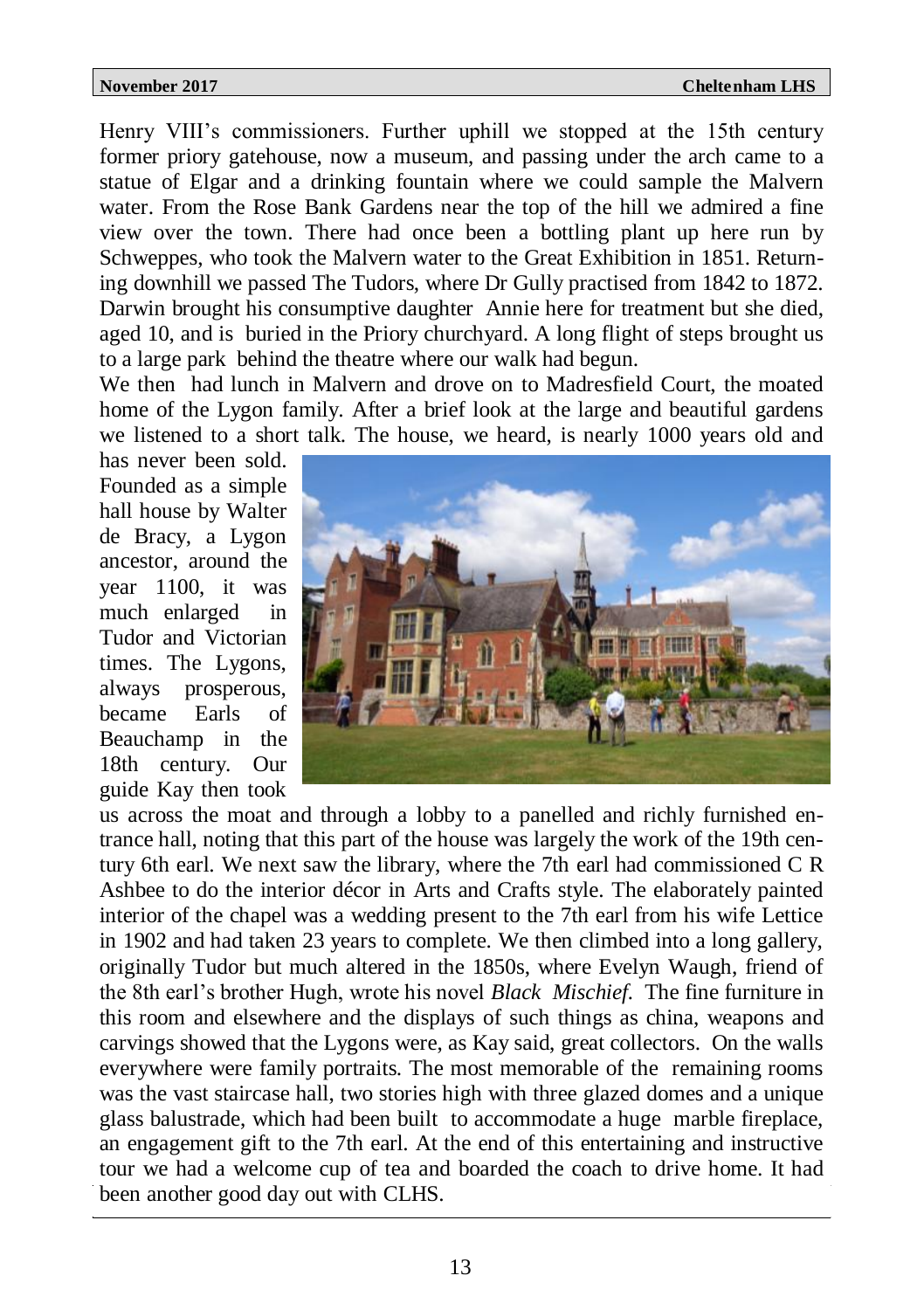# SOCIETY NEWS

New Members A warm welcome is extended to the following:

John and Gina Wilson Sarah Northern Graham Nicholls Marguerite Habgood Oliver Pointer Sue and Dave Moisey Tess Beck

Richard Sharpe Ian and Lyn Johnstone Lynda McLaren Mr and Mrs J W Cooper

# VCH News

In the summer we were hopeful that the VCH paperback 'Cheltenham before the Spa' would be out by now, but to paraphrase Robert Burns, the best-laid plans don't always quite pan out. However, those who managed to get a ticket for John Chandler's sell-out talk at the Literature Festival on 6 October will have seen an image of the



cover, and the talk included some of the illustrations to be featured in the book. We really are on the final lap now, and with the LitFest talk out of the way, so to speak, we are steadily crossing the last items off the to-do list. I am learning how complicated it is to get image reproduction permissions, licences and so forth...



*A detail from the charming Jean-Claude Nattes sketch of Upper Alstone Mill, to appear full-size in the book (courtesy of the Wilson)*.

When we realised that John's talk had sold out so quickly, we tried hard to get a bigger room a allocated, but it was not to be, so we intend to run it again at a larger venue, once we have a firmer publication date, most likely early in 2018. A big thank you to all those who have already registered interest in buying a copy of the book!

It has been quite a season for festivals, with several familiar faces contributing to the 'History Tag' event at the Gloucester History Festival in September – an intriguing and enjoyable sequence of short talks, devised by that ever-

ingenious Dr Chandler, where each speaker passed a verbal baton to the next, in chronological order down the centuries. After the event, we wished we'd had a time-lapse camera to show how the audience came and went over the 5 hours! Every talk managed to shoe-horn in a reference to the VCH at some point.

Slightly further afield, over the summer we had some very generous grants for the continuation of our Cirencester project, which means our fundraising efforts in the New Year can now re-focus squarely on the Cheltenham area. The final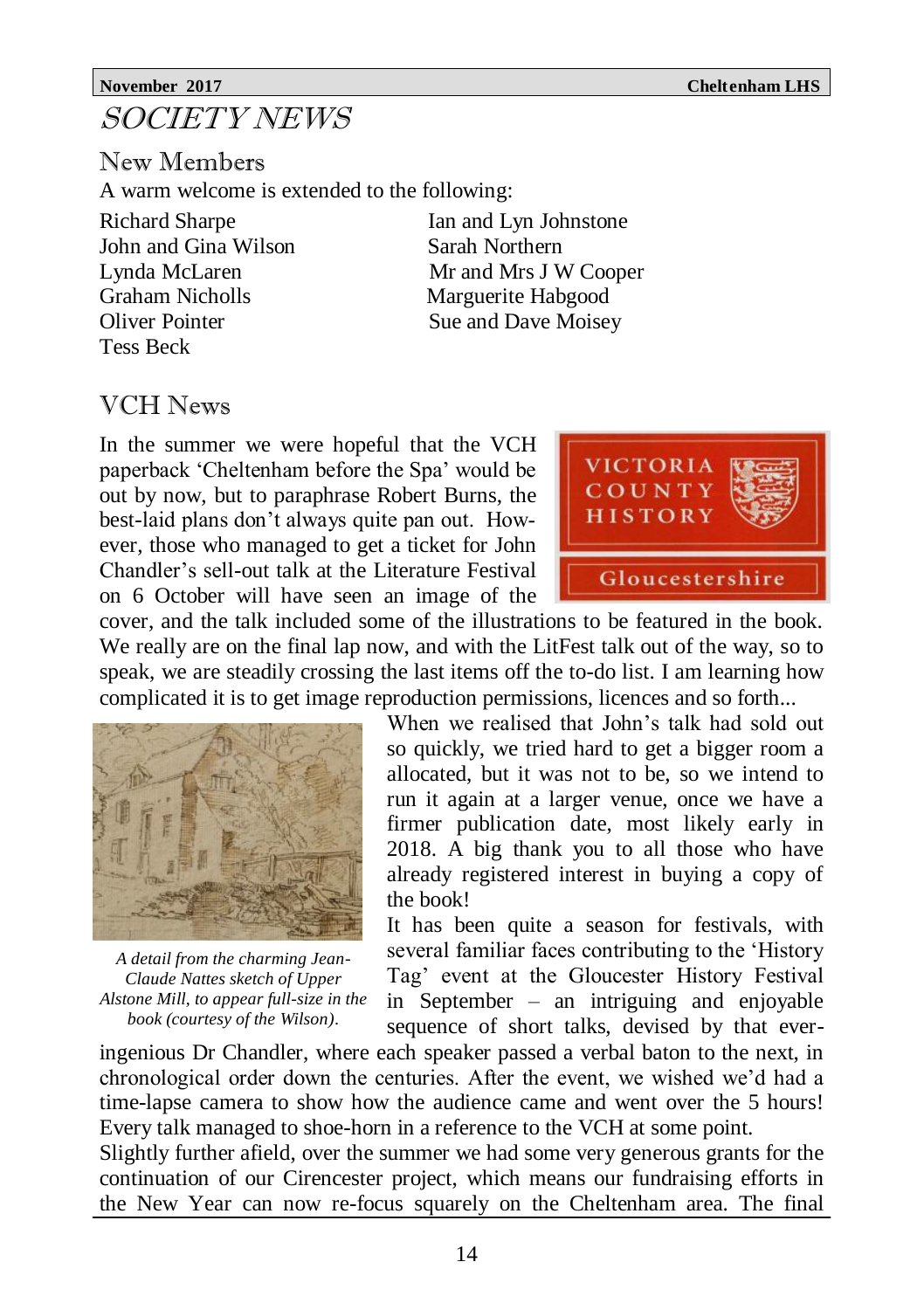tranche of CLHS's much-appreciated 3-year grant to the VCH Cheltenham work was received recently, and will be a good lever to help open other doors, I hope. And finally, our congratulations to Alex and Claire Craven on the safe arrival of Joseph Thomas on 8 October.

*James Hodsdon*

# Projects

What would we all do without volunteers! With so many of the CLHS volunteers having other calls on their time, I am amazed that they still find time to catalogue documents at the Gloucestershire Archives, index the Miles scrapbooks, make progress with Mike Grindley's archive, list Borough town plans and transcribe Council minutes and 'Stubbe's diary' (D885/M68)– I feel tired just listing them all! Those working at the Archives have completed the Ticehurst and Wyatt deposit, D2025, all 286 boxes and around 38 maps. We are now progressing to a smaller deposit which will shed further light on an important period in the development of the Cheltenham Original Brewery during the  $19<sup>th</sup>$  and early  $20<sup>th</sup>$ century. We have completed listing the contents of the first Miles scrapbook and are now well into number two, and I'll start the preliminary work on Volume 3– listing images with pages— in the next month.

We are working towards a new 'page' on the CLHS website. This is partly in response to no-one coming forward, as yet, to take on the Journal Editorship and to cater for members' research that is not suitable for publishing in the Journal. David Drinkwater has transcribed and set up pdfs of the Council Minutes from 1888-1940: this is a mammoth achievement and deserves wider recognition. Thanks to three keen volunteers, an Oral Project has been set up. At present they are trying out their techniques on themselves and close friends, but in future they will be looking for people willing to be interviewed, those who have lived in Cheltenham all their lives, or who came here for a specific reason – this covers about all of us! If you feel you might be interested in being interviewed, in a low key and friendly manner, please contact me and I can put you in touch. Indeed, if you have spare time and one of our Projects interests you (it can be for as little as a couple of hours a week) then please make contact and I can give you more details. Local history can be more than listening to talks – why not get involved?

*Sally Self* 01242 243714 [journal.clhs@btinternet.com](mailto:journal.clhs@btinternet.com) 

# **John Guilor 1928-2107**

Many members will remember John Guilor, who with his wife Inge was a member of the Society from 2002 to 2015. More recently John had been living in Astell House , where he was very pleased to be re-acquainted with Brian White when Brian moved in last year. John died on 18th August at the age of 89 and his funeral was held on 13th September at the Cheltenham Crematorium.

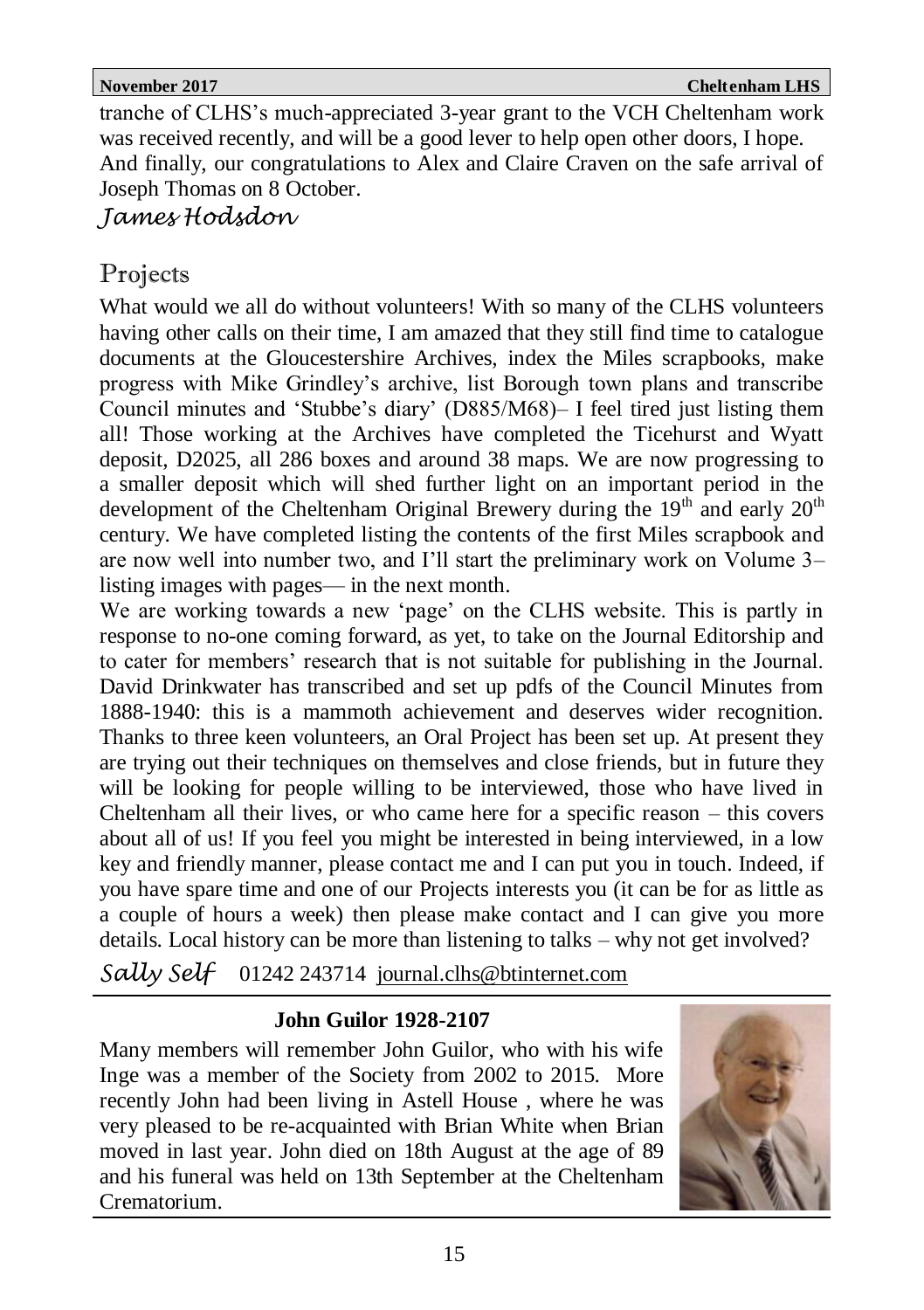## **November 2017 Cheltenham LHS** FEATURE

# **LOWER ALSTONE MILL**

What remained of the unlisted brick-built former corn mill by the reduced flow of the Chelt at the end of Arle Avenue, a victim of twenty-first century vandalism and fire-setting, had had nothing to do with milling since the first world war. If its machinery had not been removed during the second, it would have gone when the building was converted into a social club for the neighbouring gas works around 1950. After the planning application had been approved by Cheltenham Borough



Lower Alstone Mill until recently

Council in June 2017, the demolition men were able to begin readying the site to accommodate nine flats and four houses .

Planning applications nowadays are accompanied by an array of reports and assessments by agencies and experts, each one zealously guarding its slice of the development pie. It is unfortunate, though probably inevitable, that inaccuracies will be perpetuated by the almost incestuous relationships between them.

The county archaeological service, quoting a heritage assessment by an outside contractor, maintained there is no cartographic evidence for a water powered grist mill prior to a date between an inclosure map of 1806, which does not show the mill, and Merrett's map of 1834,

which does. This is not correct. A mill is shown on the site, as 'Mr Neals Mill', on 'A Plan of the Roads Leading from Alstone Cross to Pilford Lane', drawn up by Coates and Son,  $10^{th}$  July 1776.

According to an on-line draft of the forthcoming Victoria County History volume on Cheltenham, ownership of a mill on this site is in fact known at least as far back as Thomas Sturmy in 1595; through a series of bequests and a marriage the family kept the mill until it was sold to John Compton in 1697. He sold it to one of the Packer family, who owned Upper Alstone Mill, and Packer sold it to Joseph Neale in 1714. Three generations of that family kept it, the last being William, the 'Mr Neal' of 1776.

The Neale mill was seemingly demolished by 1806, probably because it needed updating and improvements after more than two hundred years, and was replaced by a standard early nineteenth century brick-built water mill. It had no unusual features or functions to distinguish it from the hundreds built or rebuilt at the time all over the country, the long war with France being over, and the population rising. It had an undershot water wheel, three pairs of mill stones, and a boulter for sifting out the white flour which was the most profitable part of a corn mill's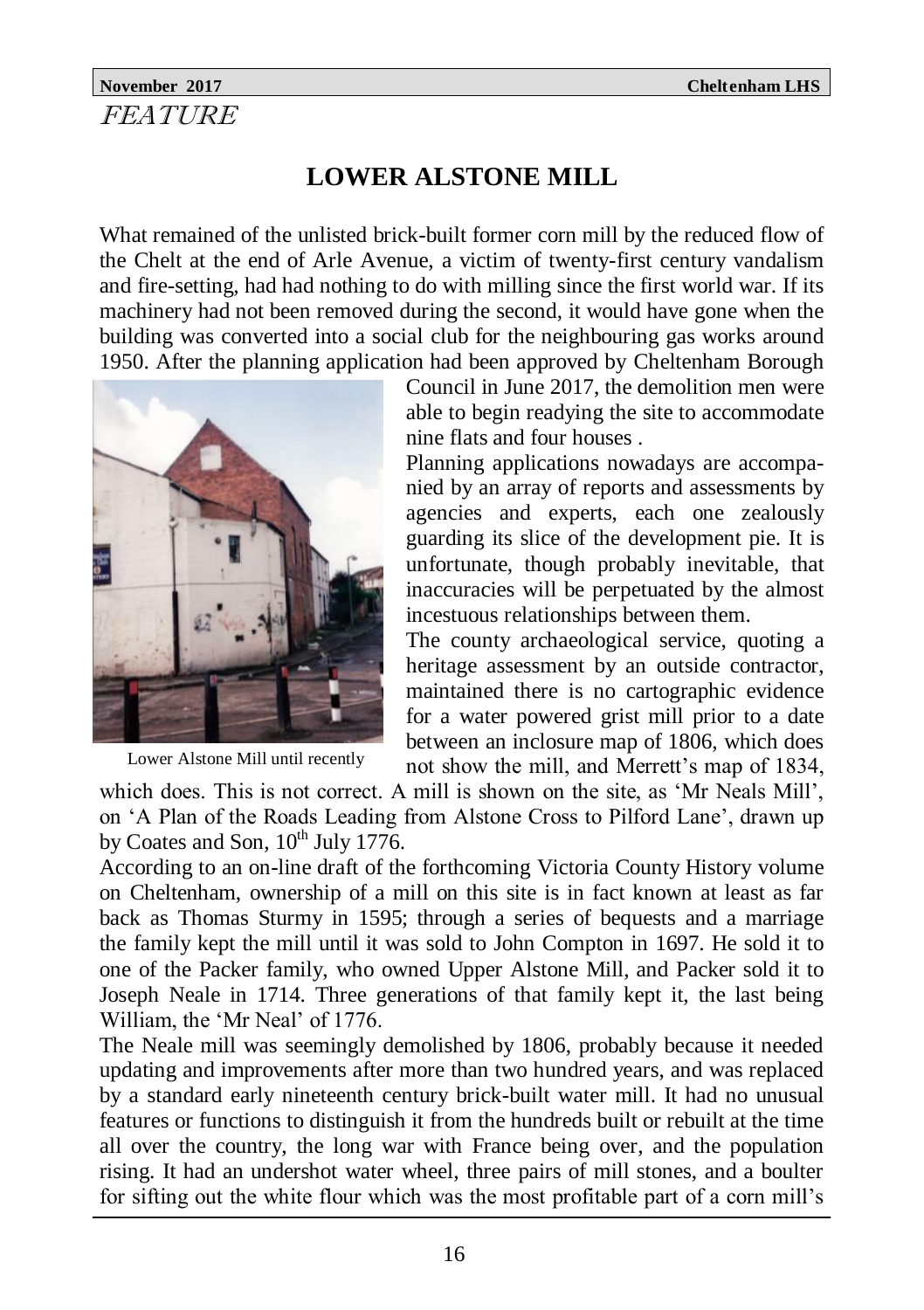trade. The millers who ran the new mill can be traced in census returns and trades directories. Pigot & Co's county directory of 1822 does not include the mill, nor does the usually very reliable edition of 1830, though this does not necessarily mean that there wasn't one. Inclusion was subject to a fee. The 1844 issue, however, shows William Dunn as miller at Lower Alstone Mill. By the census of 1851 John Davis is the tenant, a miller and baker employing three men. Many corn mills also operated bakeries; it guaranteed work for the mill and gave the miller two profit margins. Harper's Cheltenham Directory of 1857 lists James Boulton as miller, and Slater's of 1858 has Frederick Boulter, still there in the 1861 census at what is there called 'Boulter's Mill'. Mills were commonly known by the names of their millers, a constant source of confusion with some sites. He was still there in the Post Office directory of 1863, but by the 1870 issue, the mill was being run by John Henry Sadler. In the census of the following year, Sadler is employing a carter, Tom Phillips, and an engine driver, William Slatter, so the mill must have had a steam engine by then. After about 1850, there are increasing numbers of engine drivers to look after the steam engines used more and more in a large variety of businesses. By 1879, according to Kelly's directory, Frederick

Boulter is back at the mill, where he is still found in the 1881 census. By the 1891 census, Boulter is described as 'miller, retired' but still living locally. The miller, living at Mill Cottage, is George Edward Gardner, who had formerly worked the old Arle Mill, the next downstream, where there was no steam engine to counteract the depredations of the local water company, who had bought Upper Alstone Mill to acquire its water rights in 1885, and sold it on as a steam mill only,



The mill under demolition

according to a sale notice in Gloucestershire Archives. Kelly's 1894 directory shows James Stock as miller at Lower Mill, although in the 1897 issue, somewhat mysteriously, Gardner is back.

Some mills stayed in the same hands for long periods – witness the earlier mill on this site. A continual changing of millers, however, often indicated too much hard work for too little money, and this may have been the case with Lower Alstone Mill. It was sold by auction in 1898, with George Gardner still the tenant, paying only £25 per annum rent – another sign of poor returns. Three years later, in the census, Tom Phillips had moved up from carter to mill manager, and if that meant that his workload had lessened, it was probably because his trade had done the same. Milling with stones was fast being superseded by milling with iron rollers in steam-powered mills generally sited in the docks where imported corn was landed, and small urban and semi-urban water-powered mills were disappearing fast. At long last, this one has now disappeared completely.

*Mike Beacham*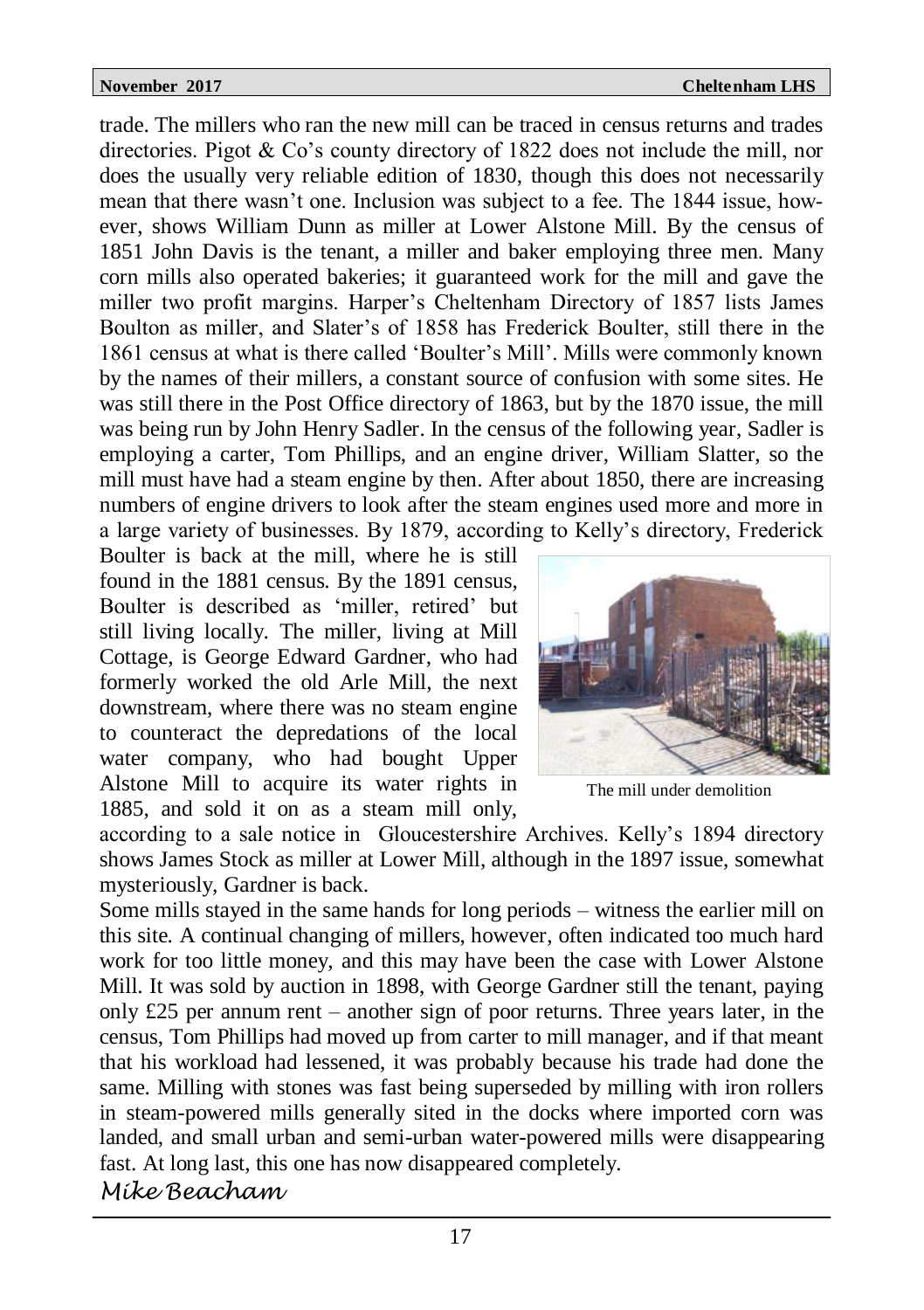# LOCAL NEWS



# **Friends of Pittville receive Queen's Award**

On 29th July in a ceremony held in Pittville Park Dame Janet Trotter, Lord Lieutenant of Gloucestershire, presented the Queen's Award for Voluntary Service to the Friends of Pittville, in the words of the citation, for '*caring for the environment and heritage of Pittville for the benefit of the people of Cheltenham and beyond*'. Its most recent achievement,

as is well known, was the restoration of the Pittville gates. Judie Hodsdon, chairman of the Friends, receiving the award on behalf of the group, said it was a great honour and was recognition of the work they had done during the past eleven years. She wished to acknowledge the contributions of all the volunteers who had helped in so many ways, as well as the support given by the members over the years.

# **BGAS Library**

The Bristol and Gloucestershire Archaeological Society Library has moved from Francis Close Hall to its new home in Delta Place in Bath Road (almost next to the

Playhouse and opposite Sandford Park). Despite its name, the collection includes books on architecture, geography and history both local and national as well as on archaeology. Many of the 12,000 titles are not available for study anywhere else locally.

Visitors are welcome to browse the collection on Mondays, Tuesdays, Thursdays and Fridays by arrangement with the Hon. Librarian, Louise Hughes ([archives@glos.ac.uk,](mailto:archives@glos.ac.uk) 01242 714851), but to borrow a book you must be a member of the



Society and have obtained a library card from the University of Gloucestershire. If you want to join you need to contact Louise and email her a photo. You then also become a member of the University Library and can borrow books from any of their campus libraries. The library catalogue is available to view on the BGAS website [\(www.bgas.org.uk\)](http://www.bgas.org.uk) and on the University website under Special Collections and Archives. You can plan your research ahead of your visit or just make an appointment, turn up and see what you can find. It's a treasure trove. *Jill Barlow*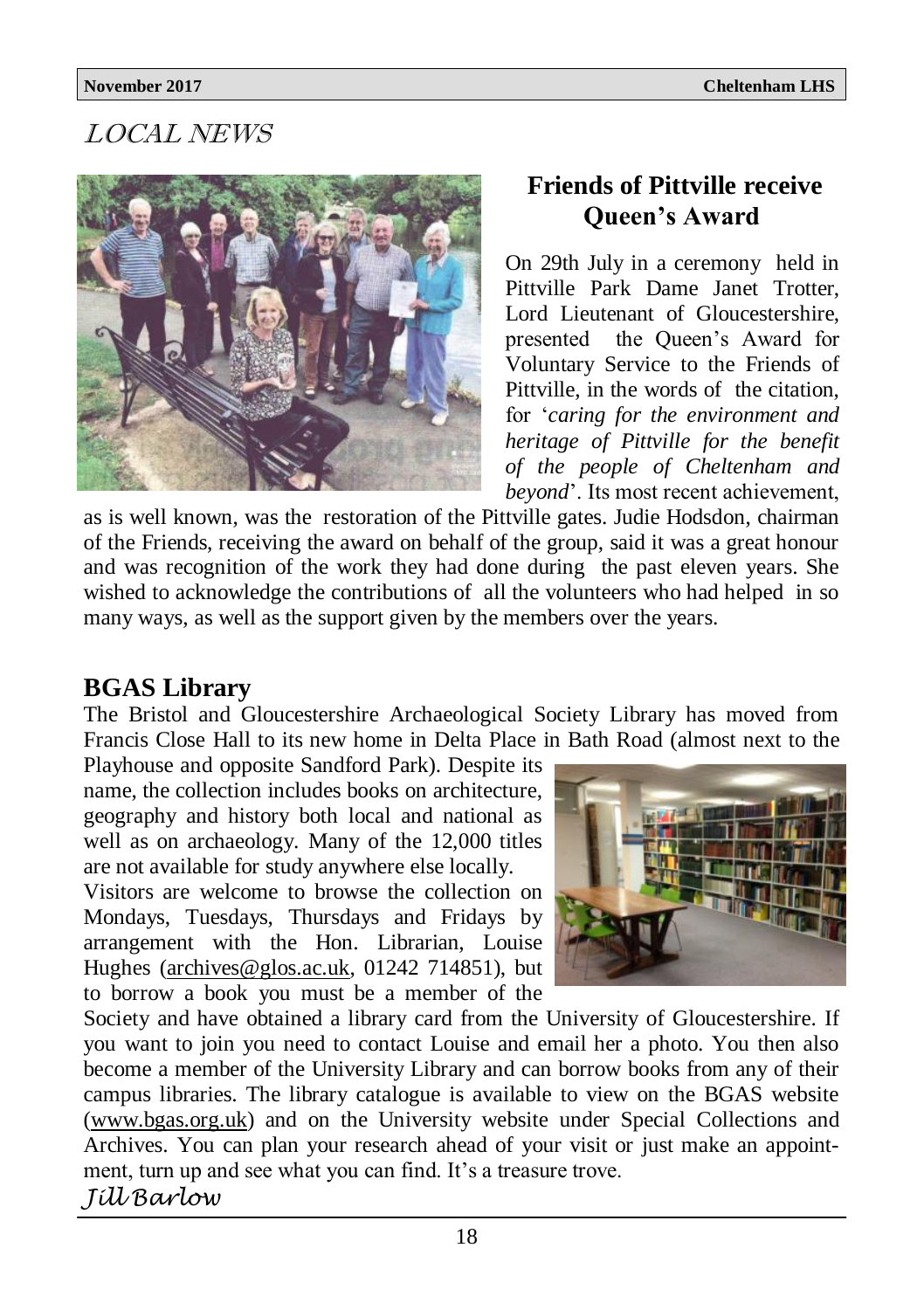# FEATURE

# **'….with much dread.' An early casualty of The Ladies' College**

In the archives of the Ladies' College is a letter, written in spidery copperplate on a small sheet of black-edged paper and partly crossed, in the economical fashion of the time (that is, with extra lines of writing running at right angles over the

lines already written). The writer is a Miss Elizabeth Holmes of 6 Lypiatt Terrace, Cheltenham, and the date is January 16th 1854. The recipient of the letter, addressed simply as 'My dear young friend', is unknown but seems to be a former pupil of Miss Holmes. The 1851 census reveals that 40-year-old Elizabeth Holmes was indeed a teacher, as were her two elder sisters Isabella and Marianna; the three of them ran one of the many small private schools that



Lypiatt Terrace

offered a modest education, both day and boarding, for middle-class children of both sexes at that time. Some of these schools had twenty or more pupils, often including children whose parents were abroad, but the majority were much smaller. The Holmes sisters' school was particularly small: only four boarders in 1851, and with only one resident servant in the house. It was a precarious way for three unmarried women to earn a living. Miss Holmes sounds as if there is little cheer and comfort in her life:

# *My dear young friend*

*Many thanks for your kind affectionate letter. I have not had anything that pleased me so much for a long time. If the world grows cold to us it is a pleasant thought that there may be some exceptions to the general rule, some who yet feel a kind interest in the instructors of their youth even when prosperity has made them many new friends and friendship has wound around them other claims.*

A recent bereavement partly explains her depressed state of mind:

*..our dear friend and neighbour Mr Thomas, a man universally esteemed by all who came within the sphere he so much adorned, died after a few hours' illness…. You will excuse me entering in to these particulars when I say that he was our only true friend here and we feel his loss deeply.* 

It strikes us as odd that these three ladies had only one true friend in Cheltenham, until we find out a little more about them. Unlikely as it seems, they came from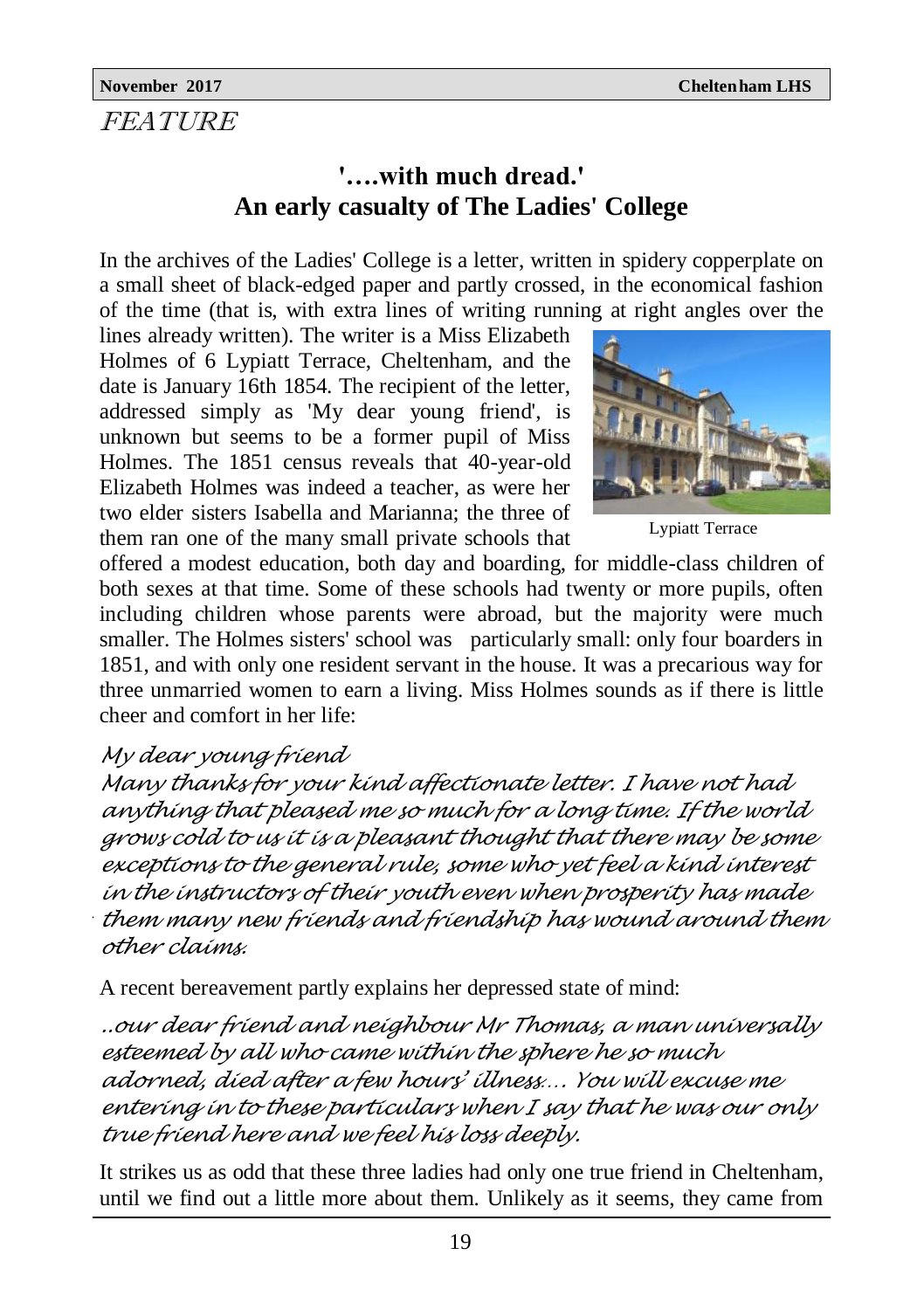Tynemouth, and probably spoke with an accent so unfamiliar to local ears that they sounded almost as foreign as the French governesses and Italian music teachers who had settled in the town in recent years. It could have been quite difficult for them to find acceptance in Cheltonian society. It is worth noting, too, that Lypiatt Terrace may not have been a very prestigious address at the time because it was only partly built. The land had been parcelled up for sale in 1847, by 1849 there were four houses and by 1851 still only ten. It would not be completed until 1860. In 1850 the occupant of No 6 was a Mrs Holmes. Could she have been the mother of the three sisters, or an aunt, and did they move here to share her house? Their school is listed for the first time in Kelly's Directory only in 1851, and by then Mrs Holmes had either died or moved on. We cannot know for certain why the sisters came, but perhaps the imagined prospect of an affluent clientele for their teaching skills was enough to attract them. If so, by 1854 their hopes had not been realised. And now Miss Holmes is worried about her health:

*Since I wrote I have had much to suffer while I have had to put on a cheerful aspect. I cannot tell you what it has been for I do not know myself, but feeling alarmed by the continuance of the malady I have had advice and I hope it will cease to give me pain and inconvenience, but having even the occasional visit of a doctor two months is a serious affair in our situation.*

Doctors cost money, and with the little school as perhaps their only source of income the sisters are by no means affluent. They really need more pupils, but unfortunately

*We do not increase our Boarders, indeed we seem at present stationary, distance[d] from those who formerly knew us and out of sight forgotten, we see the few we have do us credit and would gladly add to them if we could, but know not from whence to hope.*

Competition from other schools will of course always be a problem. Now there is one particular cloud on the horizon that fills her with foreboding:

*<sup>A</sup>Ladies' College has just sprung up here, and though every judicious person sees many evils arising from it, yet at first it will take up all the new pupils we might have a chance of getting, for new things are a fashion, yet large numbers, say three hundred girls together, and five to be employed in it as Professors are Roman Catholics. With more disadvantages than I can enumerate, yet we and such as we will be the sufferers and enter on this half year with much dread.*

The 'Roman Catholics' would be the aforementioned foreign teachers of music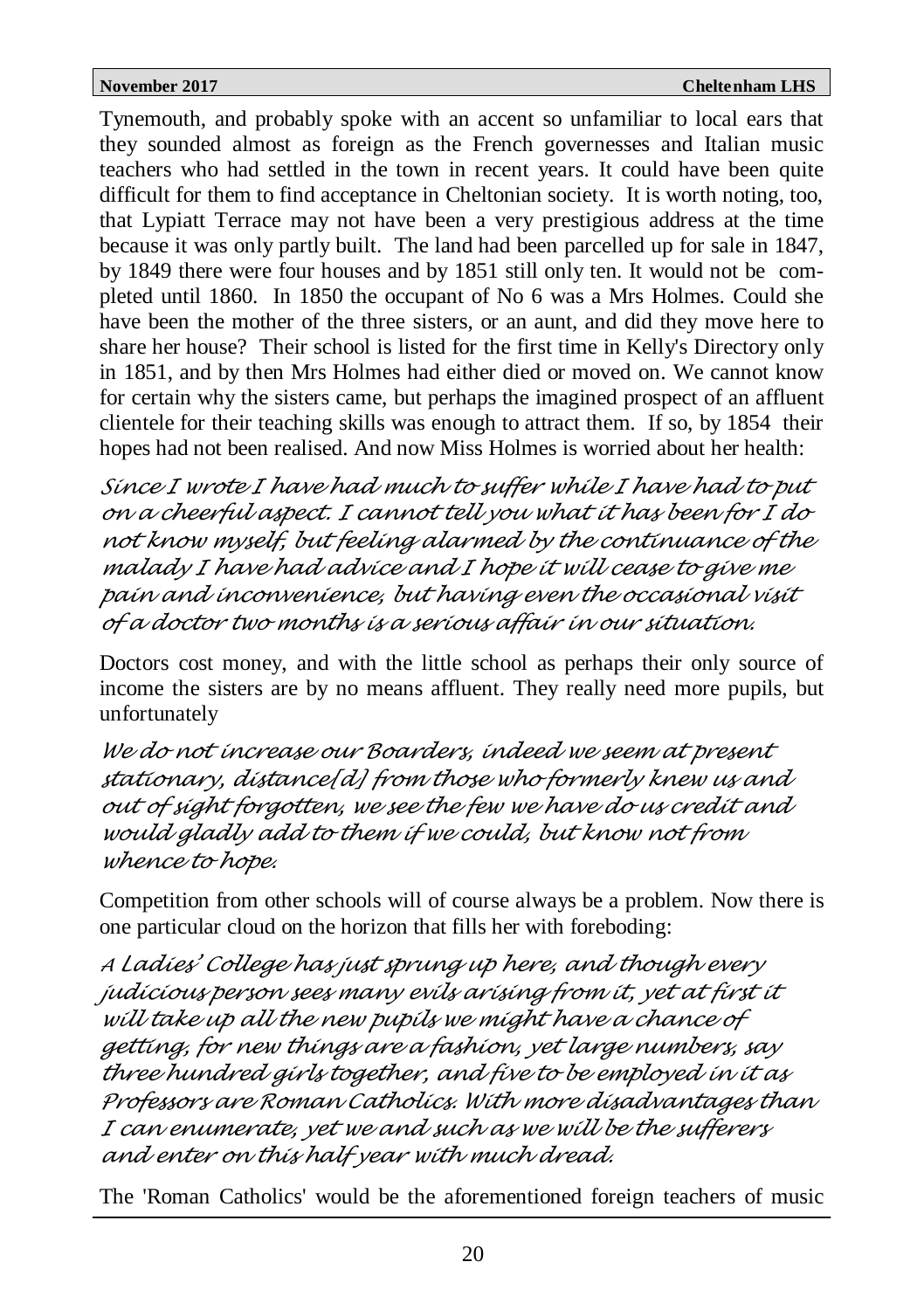and languages, some of whom did soon find employment at the Ladies' College. Elizabeth Holmes was more far-sighted than most of her contemporaries, for few people at that time, barely four months after the Ladies' College opened with 82 girls, imagined that it might one day have 300 pupils. Although that figure was not achieved in her lifetime, her forebodings were not misplaced. Only a year later, in1855, the Holmes sisters' school appears for the last time in Kelly's directory, the advent of the College having been perhaps the final nail in the coffin of an already failing enterprise.

Reading the rest of the letter one feels they did not deserve this fate. Despite their limited means the sisters were kindly compassionate people:

### *It is but little we have in our power, yet in conjunction with our kind friends the Thomas family we sent a nice parcel of warm clothing to the poor of West Ireland.*

The previous year they had also sent money to buy food for a destitute child in Dublin, but

# *….this year I fear we shall not be able, things are almost at famine prices. It is the dearest since we have had school.*

How did they earn their living after their school closed? Perhaps they survived for a while by taking individual private pupils, or even by teaching in other schools. Elizabeth herself died in 1858 at the age of 47 (her mysterious illness must have been something serious) and is buried at St Mary's. Her sisters stayed on in Cheltenham, but no longer lived in Lypiatt Terrace after 1856. The 1861 census shows Isabella, the eldest, employed as matron at the Priory School, a boys' boarding school in Priory Street off the London Road, where she would have been in charge of about 50 mostly teenage boys - quite a change from her former lifestyle. Her age is given as 57, but she was more likely 59. She must have been a resilient character. Marianna was the sole lodger in the house of a waiter at 23 Bath Parade, identified herself as a governess and claimed to be 49, though her true age was probably 53. They had clearly come down in the world, but must have felt that it was too late to make a fresh start elsewhere. They both died in Cheltenham, Isabella aged 76 in 1877 and Marianna the following year at the age of 70. How they supported themselves in their final years we can only imagine.

The Holmes sisters' story is a sad one but probably not unique. Many schools such as theirs must have been too small to withstand competition from larger and better resourced establishments—not necessarily the Ladies' College or, in the case of boys' schools, Cheltenham College, but others of their own kind. There were, as has been said, large numbers of little private schools with a mere handful of boarders. Most of these survived for only a few years, but others with more pupils ran for decades, and the market for the kind of affordable private education they offered remained buoyant to the end of the century and beyond.

# *Kath Boothman*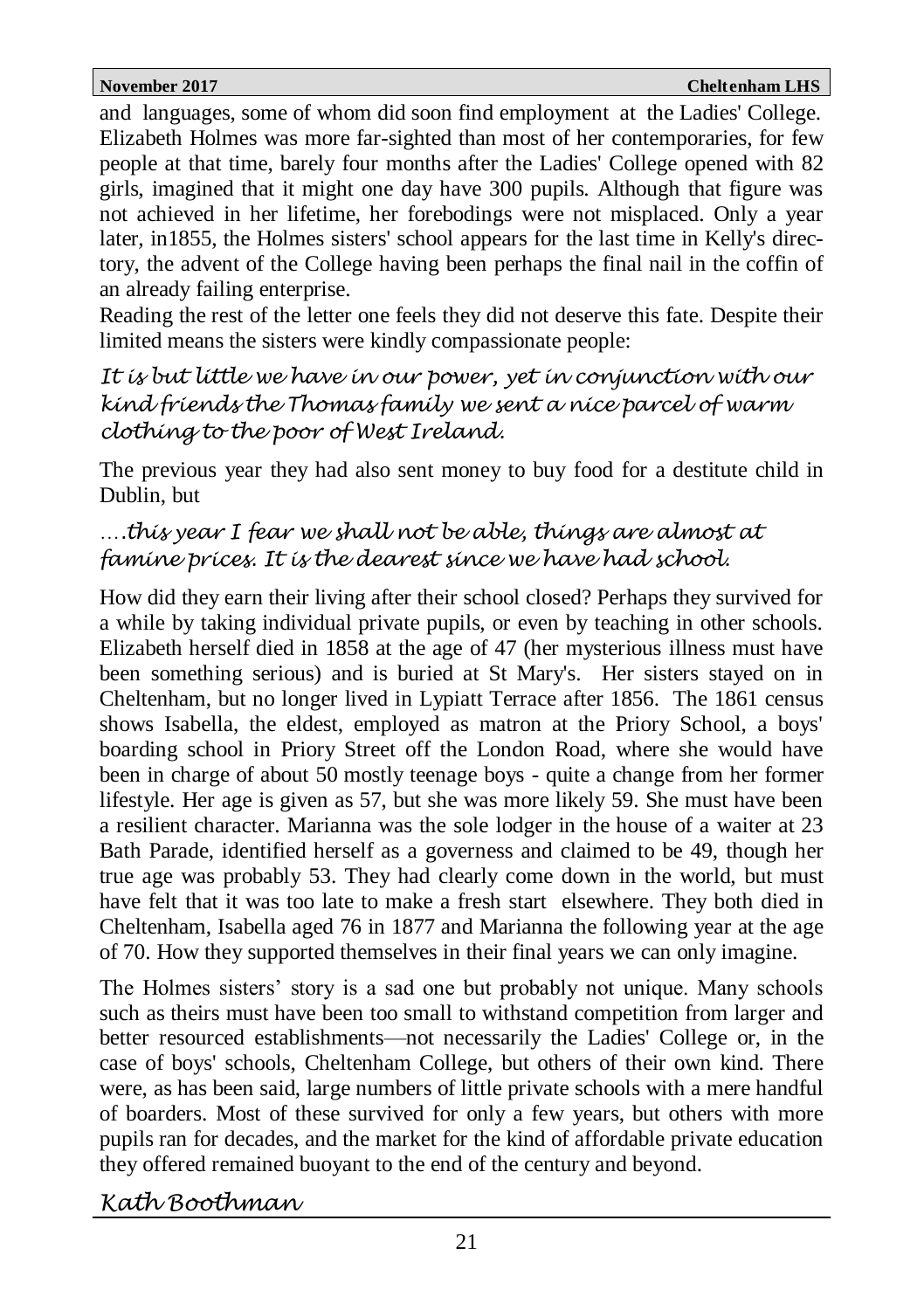

**BOOKS FOR SALE**



#### **News from the CLHS 'donated books' stall**

I thought it would be a good idea to advertise a selection of local history books, some of which are small and light and could be posted to those members who are unable to come to the evening meetings and who miss out on browsing our book stall. If you are interested in any of the books below please contact me by phone on 01242 232740, or email [heatherbell71@hotmail.com](mailto:heatherbell71@hotmail.com)

The History of Hesters Way, vols 1 & 2. The Hesters Way History Group, paperback, £2 each

Discovering Alstone, vols 1 & 2. Ed C Green, paperback, £4 each

Cheltenham's Ornamental Ironwork, Amina Chatwin, paperback, £4

Scene together, Aylwin Sampson, paperback, £3

Cheltenham Observed, Aylwin Sampson, paperback, £4

Everyman Theatre, Official Centenary Brochure, paperback, A4 size, £4

Guide to the Cheltenham Ladies' College, 1931, paperback, A4 size, £4

Pleasure Town, Cheltenham 1830-1860, hardback, £7.50

Cheltenham, A History, S Rowbotham & J Waller, hardback, signed copy, as new, £12

Cheltenham, A Pictorial History, S Blake, hardback, signed copy, as new, £12.50 A History of Cheltenham, G Hart 1st Ed 1965, hardback, £10. 2nd Ed 1981, hardback, £10

Leckhampton 1894, the End of an Era, Ed B Stait, 1st Ed 1994, paperback, £4 Old Leckhampton, D Bick, paperback, £3

A Gloucestershire Quiz Book, J Owen, paperback, £2

Bishop's Cleeve to Winchcombe in old Photographs, D Aldred, £4.50

General History – 'Life and Times of…' by various authors, Ed Antonia Fraser.

Hardback, good condition – not in order of reign! Alfred the Great; King John;

The Norman Kings; The Saxon Kings; William I; Edward I; Edward II; Edward III; Edward IV; Richard I; Richard II; Richard III.

£5 each, £8 for 2 and £10 for 3.

I would like to thank everyone who has brought me their unwanted books – it is surprising how much we can raise for the Society by selling them on. We can also occasionally offer local maps and pictures at reasonable prices.

Finally, a mystery. A few months ago, a lady asked for Brian Torode's John Middleton book. I told her I had his working copy at home and she said she would like it. I have not seen her since, although I often bring it. If you are that lady, please contact me and I'll bring it for you.

*Heather Atkinson*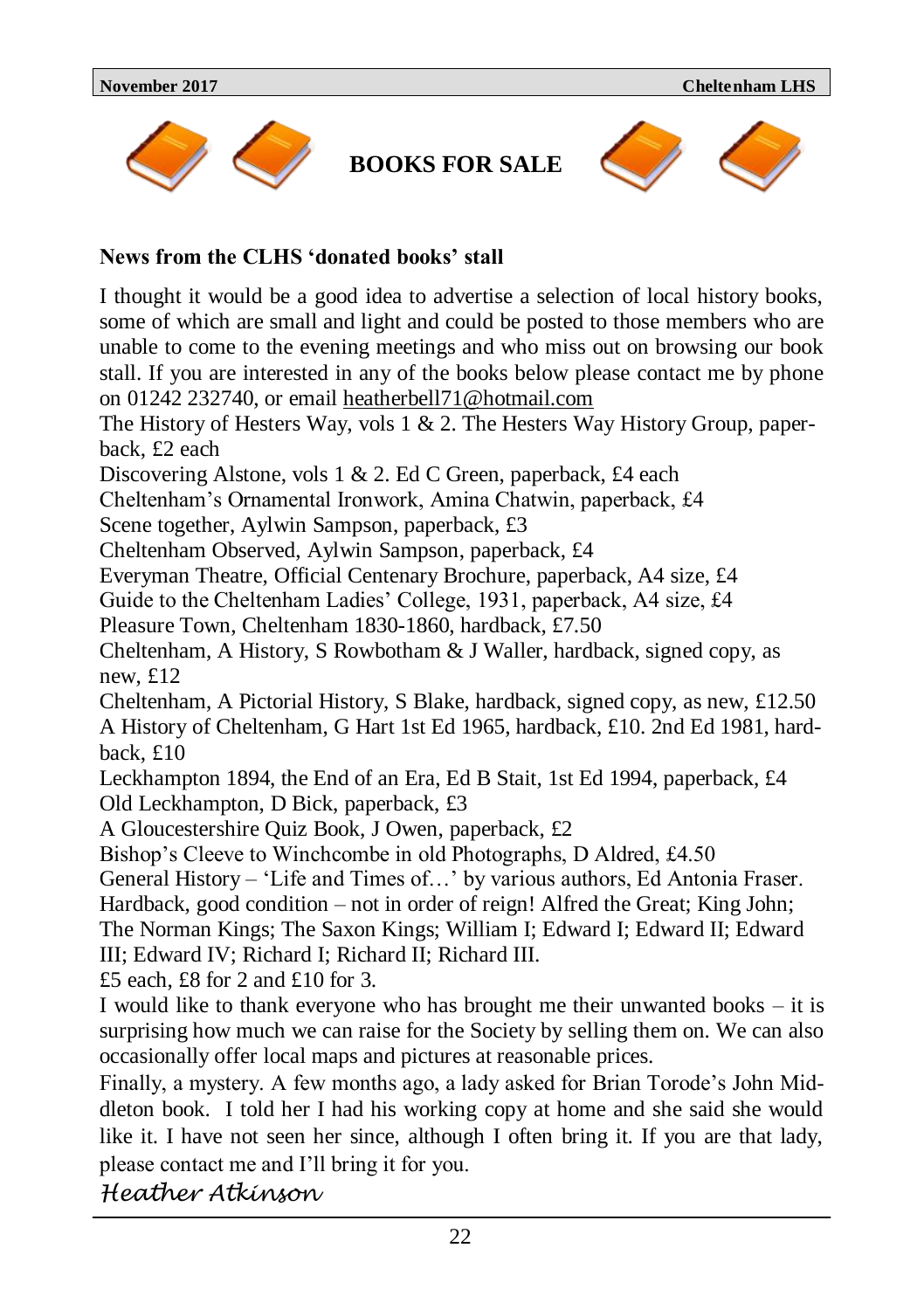| <b>CONTENTS</b>          |                     |                          |       |  |
|--------------------------|---------------------|--------------------------|-------|--|
| Lecture programme 2017-8 | $2 - 4$             | Local News               | 18    |  |
| For Your Diary           | $4-6, 23$           | New publications         | 6, 23 |  |
| <b>Reviews</b>           | $7-9.11-13$         | <b>Books for Sale</b>    | 22    |  |
| Features                 | 10-11, 16-17, 19-21 | Can You Help? Next issue | 24    |  |
| Society News             | 14-15               |                          |       |  |

### **CLHS DISPLAYS IN THE LOCAL AND FAMILY HISTORY LIBRARY**

| November-December | When the 'Spanish lady' came to Cheltenham:<br>The influenza epidemic of 1918-1919         |
|-------------------|--------------------------------------------------------------------------------------------|
| January-February  | 'Cheltenham Before the Spa': Cheltenham up to<br>1740, Victoria County History publication |
| March-April       | Food for Free: the History of Cheltenham<br><b>Allotments</b>                              |

# NEW PUBLICATION

# **Bristol and Gloucestershire Aerospace Industry**

by Steph Gillett

From the Boxkite to Concorde, many famous aircraft were built at Bristol. The British & Colonial Aeroplane Company was established in 1910 at Filton, and Bristol aircraft engines were first built at the nearby Patchway site in the 1920s. Beginning with fighter aircraft during the First World War, The Gloster Aircraft Company, as it was later known, built planes in Gloucestershire from



1917 to 1964, including the RAF's last biplane and its first jet fighter. Dowty developed landing gear and fuel control systems and acquired Rotol Airscrews. Parnall constructed aircraft and gun turrets at sites in Bristol and Yate.

This book covers the wider aspects of the aerospace industry, including its social impacts and continuing significance, utilising a number of archives to create a unique and well-illustrated view of aviation around Bristol and Gloucestershire.

Published in paperback in October 2017 by Amberley Publishing, price £14.99